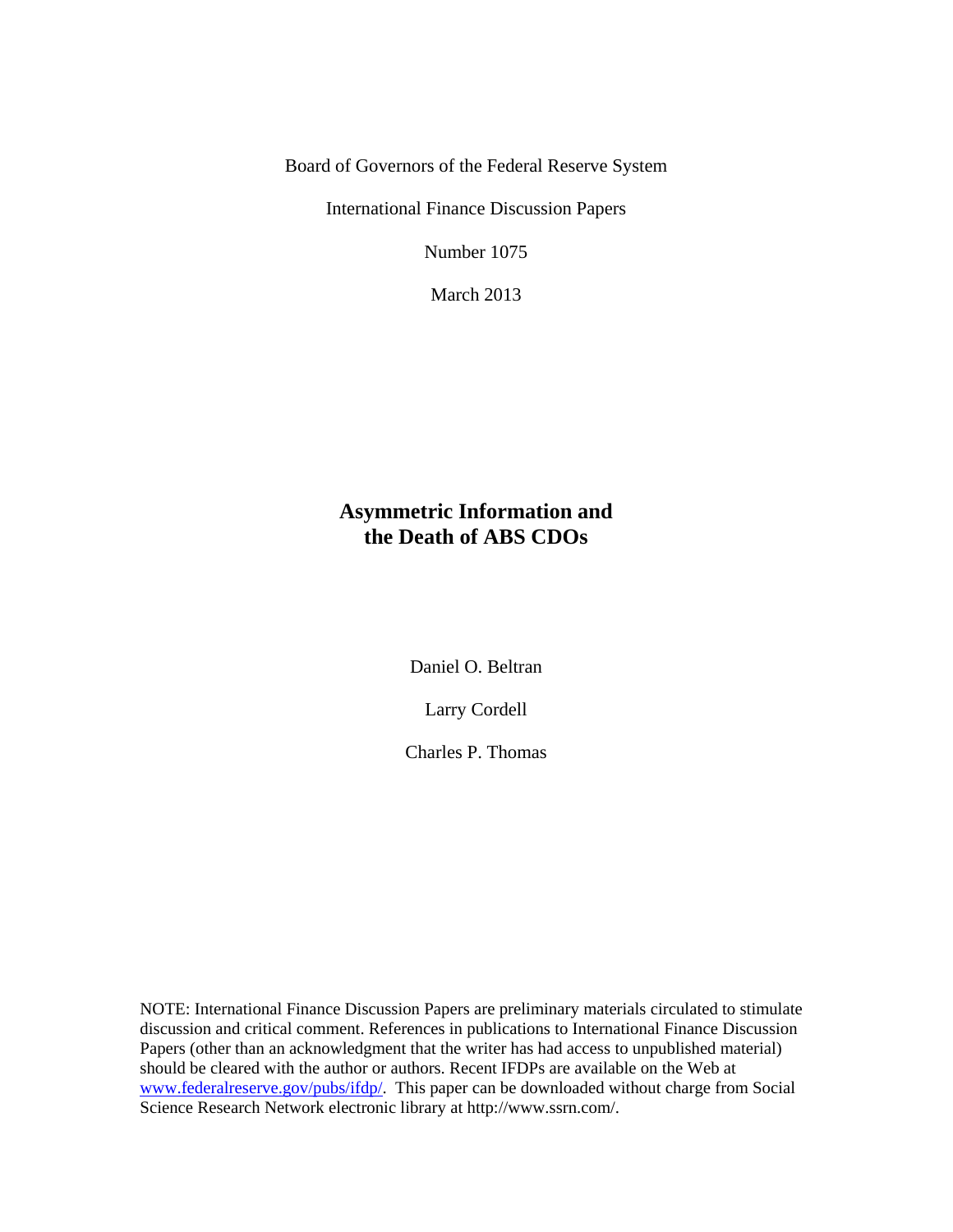#### <span id="page-1-0"></span>Asymmetric Information and the Death of ABS CDOs

Daniel O. Beltran<sup>1</sup> Federal Reserve Board of Governors

Larry Cordell Federal Reserve Bank of Philadelphia

Charles P. Thomas<sup>2</sup> Federal Reserve Board of Governors

March 2013

Abstract. A key feature of the 2007 financial crisis is that for some classes of securities trade has practically ceased. And where trade has occurred, it appears that market prices are well below their intrinsic values. This seems especially true for those securities where the payoff streams are particularly complex, for example, structured finance ABS CDOs. One explanation for this is that information about these securities' intrinsic values since the crisis has been asymmetric, with current holders having better information than potential buyers. We first characterize the information asymmetries that were present in the structured finance ABS CDO market. Because many of the CDO dealers had partially or fully integrated the pipeline from mortgage originations through CDO issuance, they had informational advantages over potential buyers that could well have disrupted trading in CDOs as the crisis took hold in August of 2007. Using a "workhorse" model for pricing securities under asymmetric information and a novel dataset for the intrinsic values of ABS CDOs, we show how the resulting adverse selection problem could explain why the bulk of these securities either trade at significant discounts to their intrinsic values or do not trade at all.

Keywords: CDO, securitization, asymmetric, lemons JEL Classification: C63, D82, D43

<sup>1</sup>Address for correspondence: 20th and C St. NW, Mail Stop 42, Washington, DC 20551. E-mail: daniel.o.beltran@frb.gov. Phone: +1(202)452-2244. FAX: +1(202)263-4852.

<sup>2</sup>We thank Meredith Williams and Yilin Huang for providing us with crucial data, and Ronel Elul for discussing an earlier version of this paper at the Global Financial Crisis research workshop held at the Federal Reserve Board. We are also indebted to Gene Phillips, Gregory Feldberg, John Ammer, Neil Ericsson, and participants of the 2010 International Risk Management Conference in Florence, Italy, and International Atlantic Economic Society conference participants in Canada for their helpful comments. Michelle Welch, Grant Long, and Zachary Kurtz provided excellent research assistance. The views in this paper are solely the responsibility of the authors and should not be interpreted as reflecting the views of the Board of Governors of the Federal Reserve System or of any other person associated with the Federal Reserve System.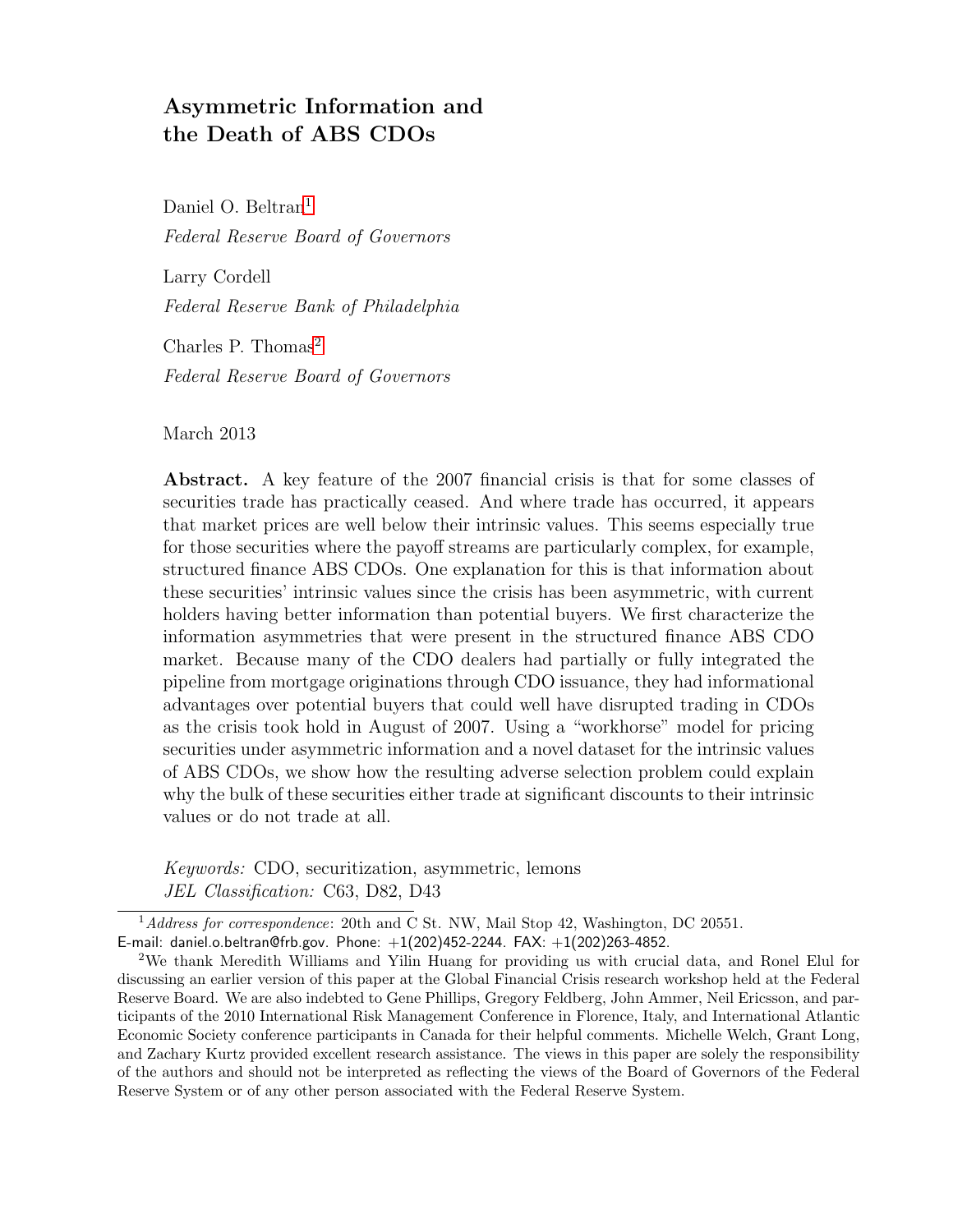## 1 Introduction

Collateralized debt obligations (CDOs) were at the heart of the 2007-2008 financial crisis. By January 2009, global banks, insurers, and asset managers had written down \$218 billion in losses from their holdings of CDOs of asset backed securities (ABS), or 42 percent of their crisisrelated losses (see Table [1\)](#page-22-0). They had also taken \$84 billion of losses on residential mortgage backed securities (RMBS), mostly from private label U.S. subprime mortgages. These firms were being penalized by markets for having these "toxic" assets on their balance sheets, and would have probably sold them at prices close to the fair liquidation value of the underlying collateral if they could have. But secondary market prices were well below intrinsic values, and selling in this distressed market would have crystallized losses and eroded their capital position even further. When CDO markets froze, many large financial institutions had no choice but to keep these securities on their books. The uncertainty surrounding the size and location of these CDO-related losses contributed to heightened counterparty risk, which in turn led to the collapse of interbank funding markets, setting off the Panic of 2007 [\(Gorton](#page-20-0) [\(2009\)](#page-20-0)).

Interlinkages between ABS prices and liquidity provision through the the shadow banking system likely amplified the collapse of ABS markets in the second half of 2007. [Krishnamurthy](#page-21-0) [\(2010\)](#page-21-0), [Allen and Carletti](#page-20-1) [\(2008\)](#page-20-1), and [Bolton, Santos, and Scheinkman](#page-20-2) [\(2011\)](#page-20-2) analyze how the inability of investors to raise funds to purchase these securities could have impaired normal market functioning and dislodged prices from fundamentals. Similarly, [Gorton and Metrick](#page-21-1) [\(2012\)](#page-21-1) and [Caballero and Simsek](#page-20-3) [\(2009\)](#page-20-3) discuss how concerns about the liquidity of assetbacked securities used as collateral in repo transactions, combined with increased counterparty risk led to a run in the repo market, which in turn impeded funding for ABS CDOs.[3](#page-1-0) Further contributing to the downward spiral in asset prices was the deleveraging cycle that took place as a result of procyclical active balance sheet management [\(Adrian and Shin](#page-19-0) [\(2010\)](#page-19-0)). These factors certainly played a destabilizing role in the market for ABS CDOs. The contribution of this paper is to show that, even absent these factors, asymmetric information between buyers and sellers regarding the quality of ABS CDOs would have sufficed to shutter this market.

[Gorton](#page-20-0) [\(2009\)](#page-20-0) argues that this asymmetric information stemmed from a loss of information about the quality of the underlying loans that occurred as a result of the long chain of structures inherent in the subprime securitization process.[4](#page-1-0) We expand this argument by documenting

<sup>3</sup>Counterparty risk could have been further intensified by the asymmetry of information about the true financial positions of borrowers [\(Calomiris](#page-20-4) [\(2008\)](#page-20-4)).

<sup>&</sup>lt;sup>4</sup>In theory, securitization could ameliorate the effects of asymmetric information when the seller signals his private information regarding the quality of the assets underlying a CDO to the buyer by retaining the riskier junior tranche [\(DeMarzo](#page-20-5) [\(2005\)](#page-20-5) and [DeMarzo and Duffie](#page-20-6) [\(1999\)](#page-20-6)). But in practice, CDO issuers typically retained the most senior tranche. And even if the issuer retained the junior tranche, there is no guarantee that he would not sell it later on, or keep it but short the tranche above it so that he actually profits when the CDO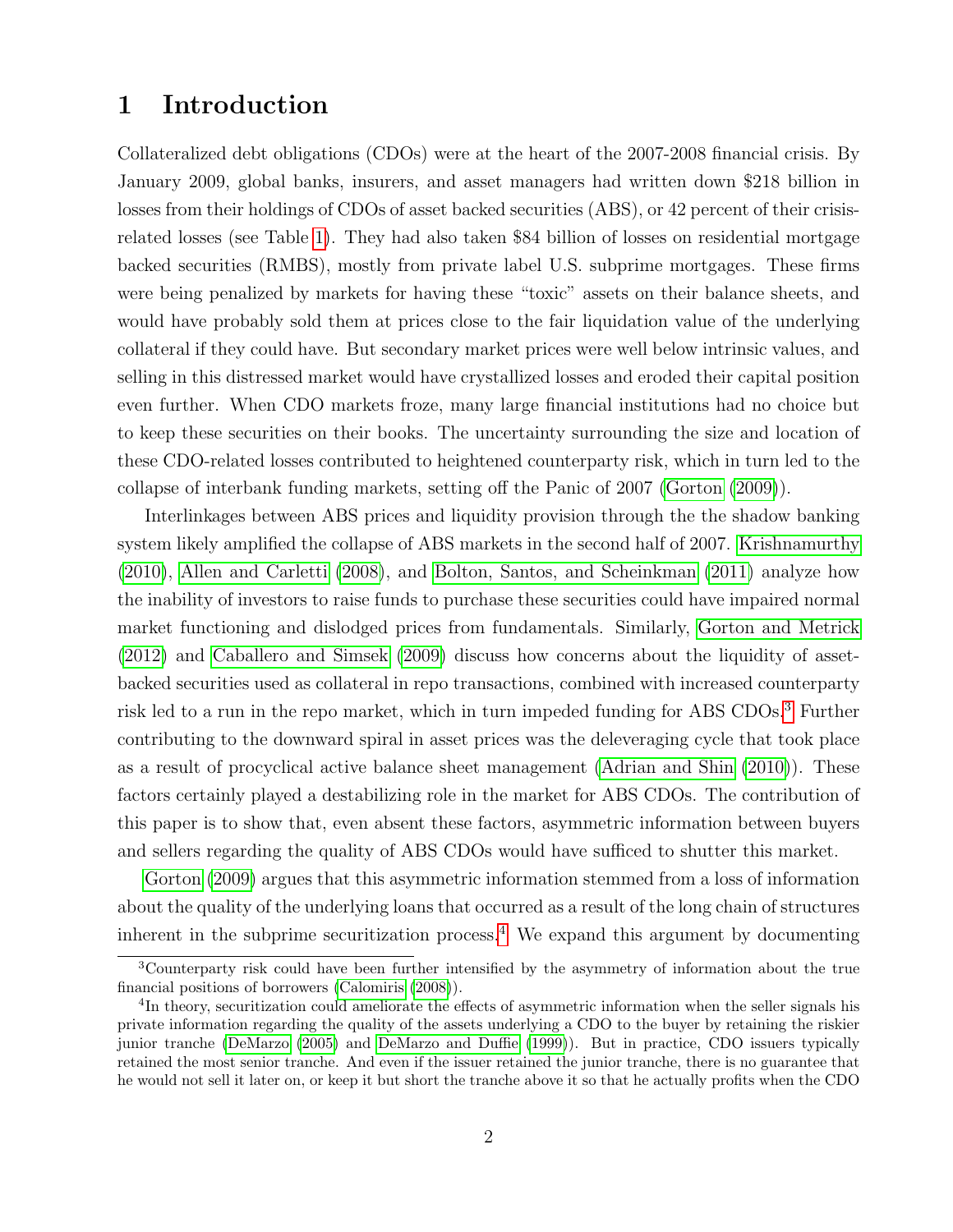how vertical integration in the securitization of subprime mortgages provided the CDO dealers informational advantages over potential buyers. We then assess the extent to which this asymmetric information could have contributed to the sudden evaporation of liquidity for structured finance ABS CDOs during the crisis, and the dislodging of secondary market prices of these securities from their intrinsic values.

Because the analysis proceeds in parts which are only joined together at the end, we provide the following roadmap: In the next section section we summarize how subprime mortgages were securitized into ABS CDOs, and how this market collapsed in the second half of 2007, resulting in the sudden evaporation of liquidity and the dislodging of prices from intrinsic values. Having established the facts that we are trying to explain with asymmetric information, in Section [3](#page-6-0) we describe the nature of the asymmetric information between sellers and potential buyers of ABS CDOs. In Sections [4](#page-8-0) and [5,](#page-13-0) we lay out a "workhorse" model for pricing securities under asymmetric information, and describe a novel dataset for the intrinsic values of ABS CDOs. More details on the computation of these intrinsic values, which capture the fair liquidation value of the underlying collateral, can be found in Appendix A. In Section [6,](#page-14-0) we take these data directly to the model and show how asymmetric information between sellers and potential buyers could explain both the evaporation of liquidity and the dislodging of prices from intrinsic values. The last section concludes.

# 2 Securitization from Mortgage Loans to CDOs and the Onset of the Financial Crisis

The residential mortgage market experienced tremendous growth in securitization over the last decade. We focus on the securitization of private label securities, in particular structured finance ABS CDOs. These CDOs are backed, in part, by mortgages that do not conform to the criteria for purchase by Fannie Mae and Freddie Mac, which establish limits on debt-to-income ratio, documentation requirements, and maximum loan amount.

The securitization chain begins with the pooling of prime, Alt-A, subprime, and juniorlien mortgages into residential mortgage-backed securities (RMBS). These RMBS securities are tranched based on seniority, with senior note holders having priority over the principal and interest payments collected from the underlying loans. This senior-subordinate structure is often referred to as the "waterfall." The most senior notes are rated AAA because they are the last to incur losses stemming from loan defaults. Generally, the AAA-, AA-, and

loses value, as happened with the correlation trades. Also, signaling would not fully ameliorate the lemon's problem when computational complexity makes it difficult to calculate a CDO's intrinsic value [\(Arora, Barak,](#page-20-7) [Brunnermeier, and Ge](#page-20-7) [\(2009\)](#page-20-7))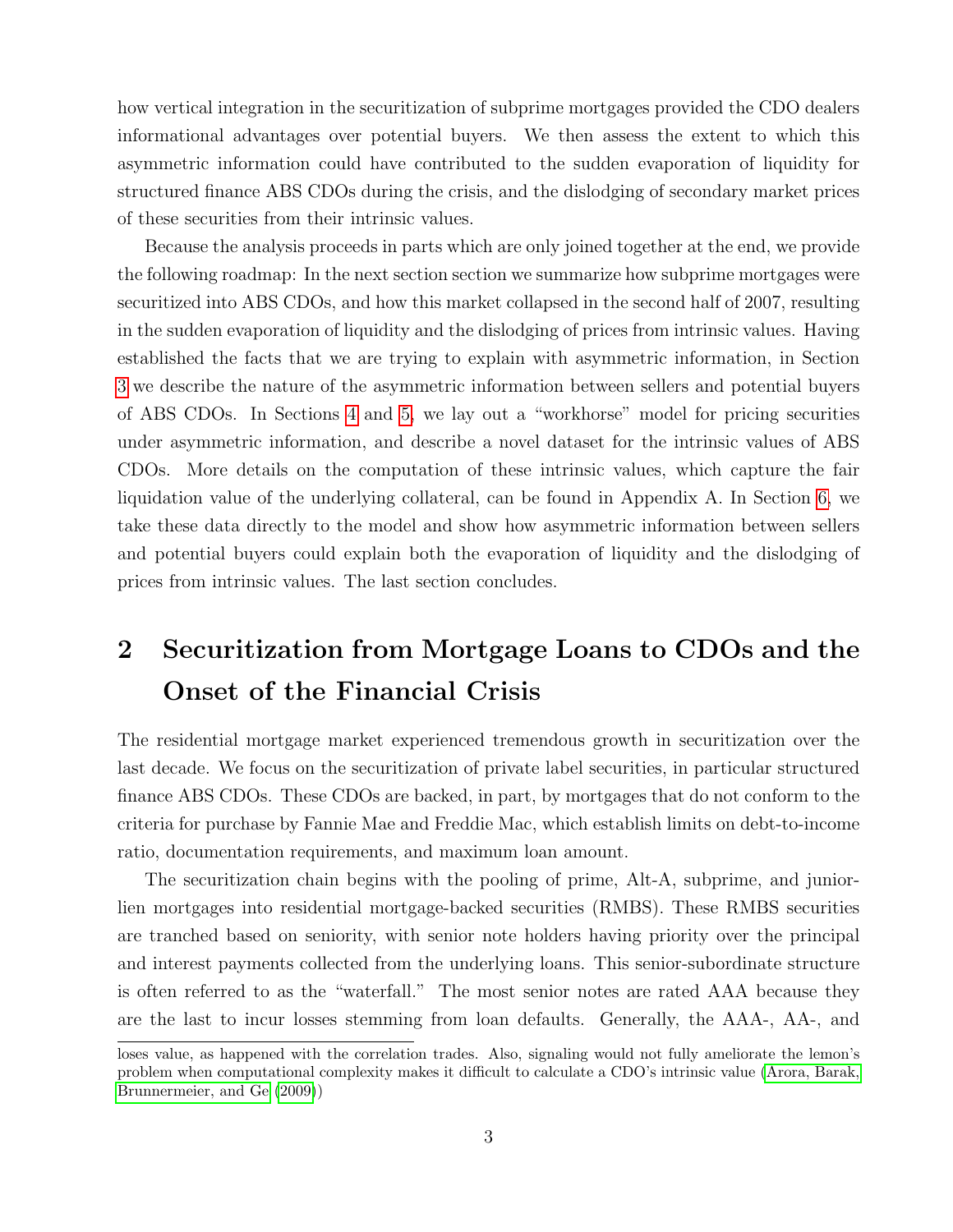A-rated RMBS are purchased by so-called "High Grade" ABS CDOs, whereas the BBB-, and BB-rated RMBS are purchased by "Mezzanine" ABS CDOs. These CDOs are also issued with senior/subordinate structure. Finally, both High Grade and Mezzanine ABS CDOs are purchased by other CDOs, which are often referred to as CDO-squareds because they are primarily backed by CDOs.<sup>[5](#page-1-0)</sup>

Even before the crisis, there were only moderate levels of secondary market activity for ABS-CDOs. This was so for several reasons. First, the lower-rated tranches of these CDOs were largely recycled into other CDOs or hedged through "correlation trades".[6](#page-1-0) Second, several of the largest CDO dealers retained many of the AAA CDO bonds they issued [\(Financial Crisis](#page-20-8) [Inquiry Commission](#page-20-8) [\(2011\)](#page-20-8), Chapter 8). Finally, the remaining AAA bonds sold in the market were designed as buy-and-hold investments and, for the most part, were privately traded overthe-counter among institutional investors such as banks, hedge funds, mutual funds, pension funds, insurance companies, endowments, and local governments [\(IOSCO](#page-21-2) [\(2009\)](#page-21-2)). Even so, secondary market activity for CDOs increased notably between 2003 and 2005, as spreads for seasoned CDOs tightened relative to those of new-issue CDOs [\(Lucas, Goodman, and Fabozzi](#page-21-3)  $(2006)$ ).

On July 10, 2007, both Moody's and S&P downgraded hundreds of subprime RMBS that had been issued in the fourth quarter of 2005 and in 2006, and placed others on watch citing higher than anticipated rates of early payment defaults, aggressive underwriting of mortgages, fraud, and slowing home price appreciation [\(Moody's Investor Service](#page-21-4) [\(2007\)](#page-21-4) and [Standard &](#page-21-5) [Poor's](#page-21-5) [\(2007a\)](#page-21-5)). Furthermore, S&P announced that they were changing their assumptions on house prices going forward, projecting that house prices would decline 8 percent nationwide between 2006 and 2008, bottoming out in the first quarter of 2008.

On July 10, the effect of these negative rating actions on the ratings and expected performance of CDOs was much more uncertain– it was unclear how many of these RMBS were placed into the CDOs, and how these downgrades would affect the underlying assumptions of the copula models used by the ratings agencies (and many investors). For example, in a conference call with investors [\(Standard & Poor's](#page-21-6) [\(2007b\)](#page-21-6)), S&P surveillance director Enestine Warner stated that "For CDO squareds we are very much analyzing those. The difficulty with trying to include them on an exposure list is that they're more opaque and not as linear to analyze." Regarding the model-based methodologies for rating CDOs, S&P managing director

 $5628$  of the 727 CDOs in the [Cordell, Huang, and Williams](#page-20-9) [\(2012\)](#page-20-9) data had at least some CDOs as collateral, so they define a CDO-squared as having at least 50 percent of the total deal collateral as CDOs.

<sup>6</sup>As shown in Table 5 of [Cordell, Huang, and Williams](#page-20-9) [\(2012\)](#page-20-9), two-thirds of BBB- and AA-rated CDO tranches were recycled into other CDOs and CDO-squareds. The correlation trade was executed by buying the equity tranche of a CDO and hedging it by shorting other tranches, mainly the lower-rated tranches of the CDOs. See [Financial Crisis Inquiry Commission](#page-20-8) [\(2011\)](#page-20-8), p. 192 for a discussion.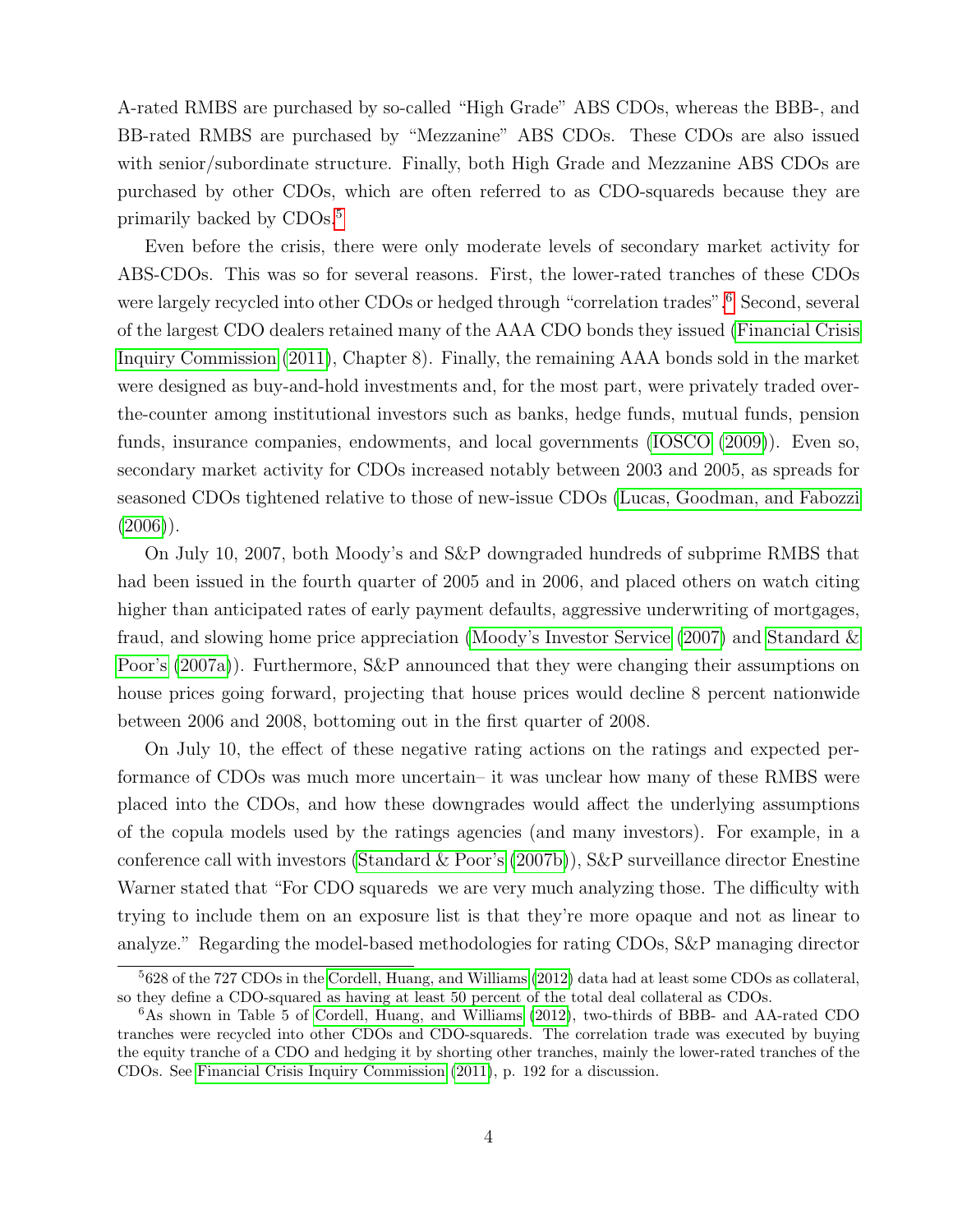Pat Jordan stated that "As far as correlations in CDOs within our stress models, you know, we do have an assumption for correlations. We are studying the actual experience now and over time it will determine whether that should result in any kind of change to either the correlation or any other component of our stress models for CDOs." It was only over the ensuing weeks that S&P would discover that most of the publicly traded ABS CDOs contained the downgraded BBB bonds. Investors learned that there were lemons in the market for CDOs, but figuring out which CDOs were the lemons would prove to be tricky.

Rating agencies and many other market participants relied on copula models to estimate expected collateral losses on ABS CDOs, similar to the ones used to value corporate CDOs. However, unlike the models used for RMBS securities which capture the sensitivity of the performance of the underlying mortgage loans to changes in house prices and other economic fundamentals, the copula models relied instead on correlations among bonds in the CDOs to estimate losses. The probability of default and expected losses produced by these models are extremely sensitive to model parameters based on historical performance of the underlying bonds, which, prior to 2007, was exceptionally good [\(Heitfield](#page-21-7) [\(2010\)](#page-21-7)). Crucially, these models were not designed to directly capture the sensitivity of the performance of the underlying assets to systemic changes in house prices or changes in attributes that affect mortgage loan performance.[7](#page-1-0)

Issuance and secondary-market trading of ABS CDOs declined considerably by August 2007. On August 9, BNP Paribas froze subscriptions and redemptions to several of its funds, and suspended computation of their net asset values because of "the complete evaporation of liquidity in certain market segments of the U.S. securitisation market," which "has made it impossible to value certain assets fairly regardless of their quality or credit rating."[\(New York](#page-21-8) [Times](#page-21-8) [\(2007\)](#page-21-8)) A survey of industry participants and market authorities by the International Organization of Securities Commissions (IOSCO) found that "secondary market trading in SFPs [structured finance products] appears to have declined significantly since the onset of the credit crisis."[\(IOSCO](#page-21-2) [\(2009\)](#page-21-2), p.10) As Ross Heller, an executive director at J.P. Morgan Securities Inc., put it: "We're definitely in a period of very low liquidity at the moment." [\(Bloomberg](#page-20-10) [\(2008\)](#page-20-10))

And where trades did occur, it appeared that market prices were well below what one might have believed to be the intrinsic value for that class of security. The above-mentioned IOSCO survey of industry participants noted that:

"Respondents observe that, although there are some potential buyers in the market currently, most holders of SFPs [structured finance products] are reluctant to sell.

<sup>7</sup>For a discussion of the copula framework used by the rating agencies and others, see [Duffie and Garleanu](#page-20-11) [\(2001\)](#page-20-11), [Moody's Investor Service](#page-21-9) [\(2000\)](#page-21-9), and [Elizalde](#page-20-12) [\(2006\)](#page-20-12).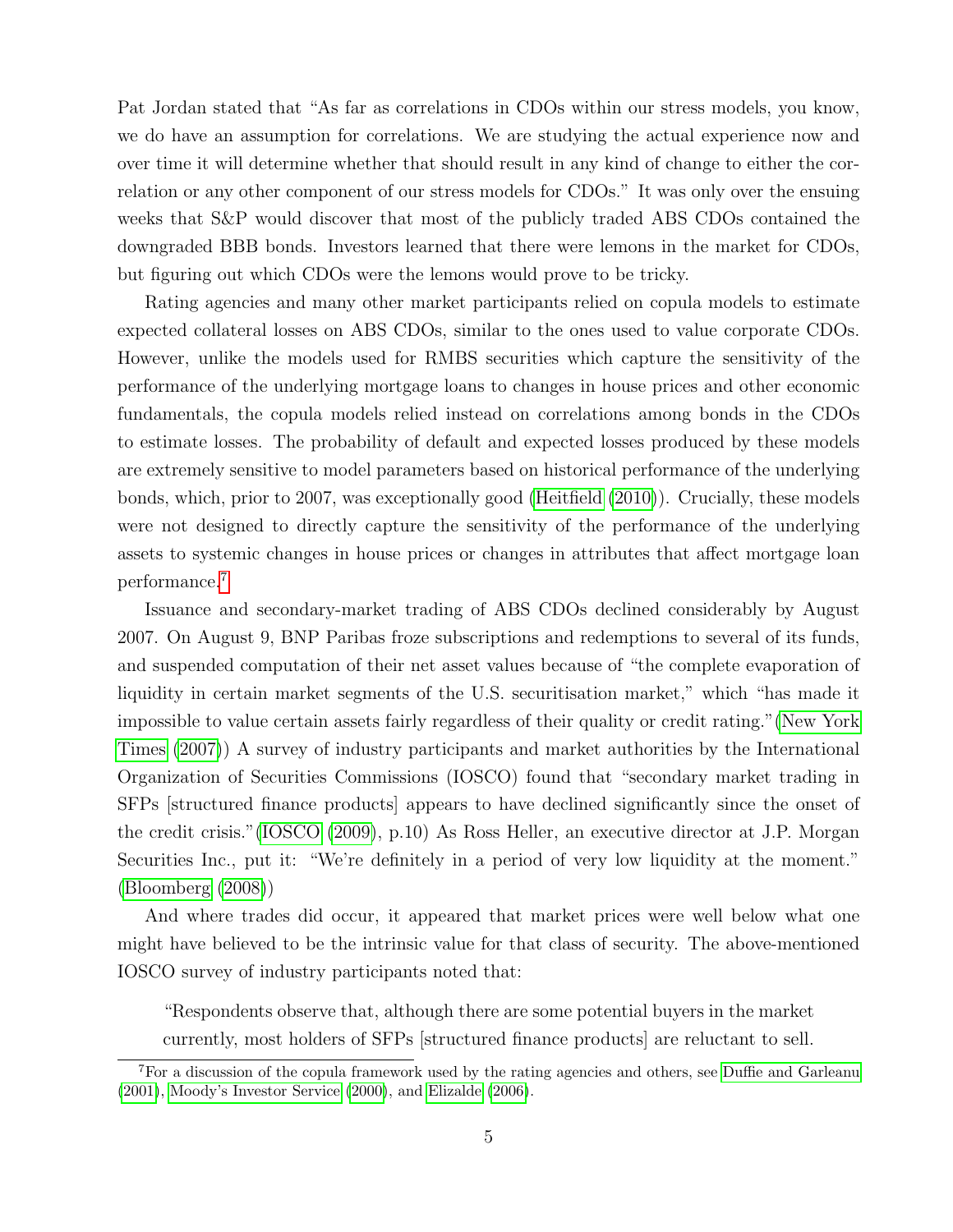Respondents noted that this could be ascribed to a general belief that the holdto-maturity value of many SFPs exceeds the value that could be attained in the current secondary market." [\(IOSCO](#page-21-2) [\(2009\)](#page-21-2), p.10)

Similarly, in a White Paper accompanying the March 23, 2009 press release announcing the details of the Public-Private Investment Program to purchase troubled assets, the Treasury stated that "while fundamentals have surely deteriorated over the past 18-24 months, there is evidence that current prices for some legacy assets embed substantial liquidity discounts." [\(U.S. Department of the Treasury](#page-21-10) [\(2009\)](#page-21-10)) In sum, the secondary market for ABS CDOs virtually disappeared, and where trades did occur, secondary market prices dislodged from fundamentals.

By the end of 2007, Citigroup and Merrill Lynch reported spectacular losses of \$24 billion and \$25 billion, respectively, largely from their extensive CDO businesses [\(Financial Crisis](#page-20-8) [Inquiry Commission](#page-20-8) [\(2011\)](#page-20-8)). Billions more in CDO-related losses were reported by other large financial institutions such as Bank of America, Morgan Stanley, J.P. Morgan, Bear Stearns, as well as by insurance companies and hedge funds. Had these institutions been able to sell these CDOs at prices close to their intrinsic values, they likely would have done so because market participants began discriminating between firms with "toxic" assets on their balance sheets and those without. But, as confirmed by a survey of market participants, "selling into the current market would crystallize losses and could potentially erode the sellers' capital position." [\(IOSCO](#page-21-2) [\(2009\)](#page-21-2), p.10)

### <span id="page-6-0"></span>3 Information asymmetries in the market for CDOs

Starting in summer of 2007, sellers (i.e. all the dealers and some of the largest financial firms around the world) wanted to sell their CDOs to avoid mark-to-market losses and the uncertainty that these assets were generating on their balance sheets. But when ABS CDOs began to suffer downgrades in July 2007, potential buyers could no longer trust the ratings or the copula models that broke down. Also, it soon became apparent that RMBS and CDO ratings were grossly inflated. Because rating agencies were only paid if they were selected to rate the deal, they were incentivized to inflate ratings in order to participate in more deals and increase their market share.<sup>[8](#page-1-0)</sup> As demonstrated by [Cordell, Huang, and Williams](#page-20-9)  $(2012)$ (hereafter CHW), the only way to correctly value a CDO was by digging deep into its collateral

<sup>8</sup>On Feb. 4, 2013, the U.S. Department of Justice filed a law suit against S&P alleging that S&P "devised, participated in, and executed a scheme to defraud investors in RMBS and CDO tranches... to obtain money from these investors by means of material false and fraudulent pretenses, representations, and promises, and the concealment of material facts.["U.S. Department of Justice](#page-21-11) [\(2013\)](#page-21-11)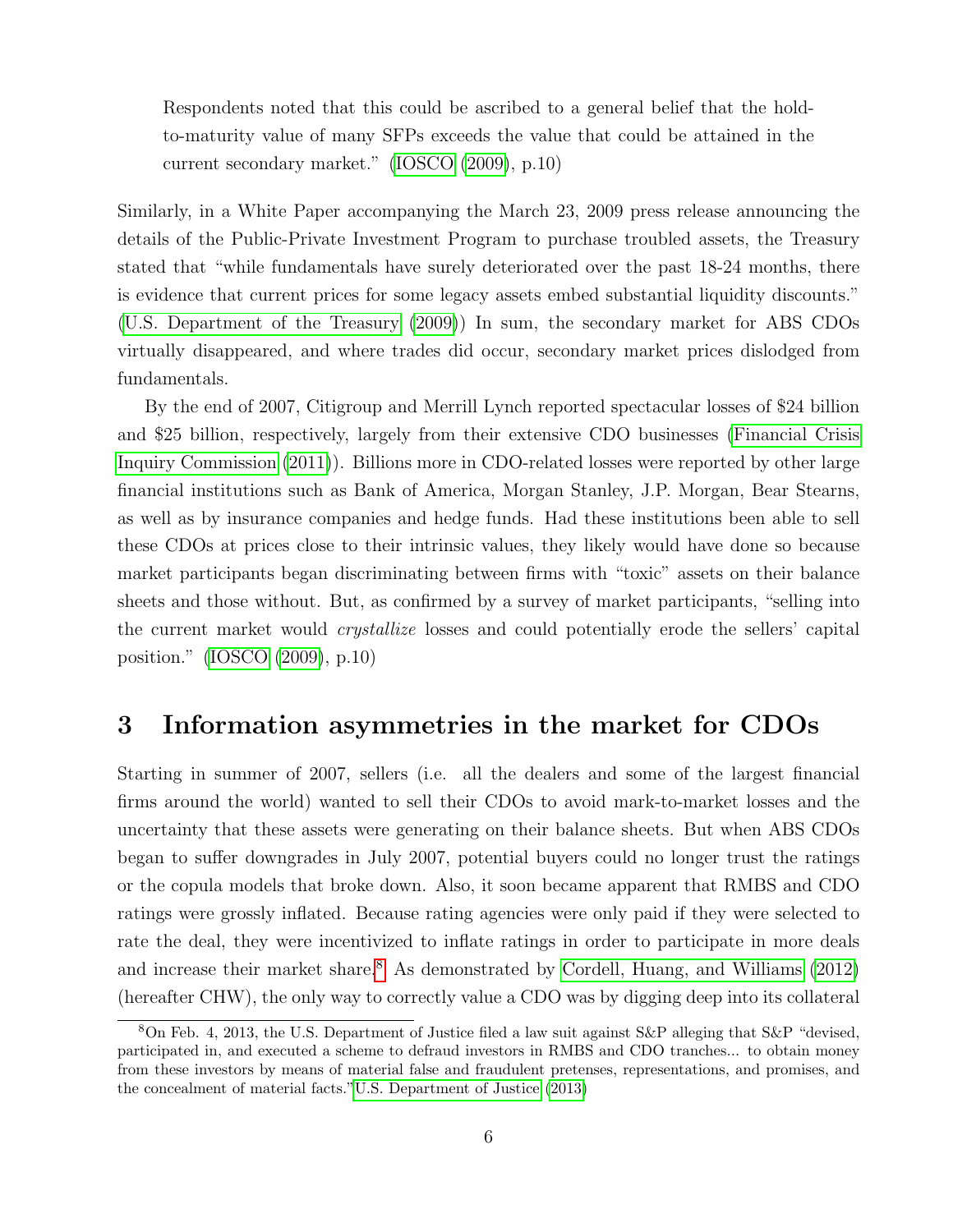and valuing it using loan-level data. But most investors either relied on rating agency ratings or used the standard copula models to value the CDOs. Others did not have the expertise, the resources, or the time to compute the intrinsic values of these securities. The sellers, on the other hand, having originated many of these CDOs, had large warehouse lines of subprime loans as well as many newly issued subprime securities, and were better equipped to value these securities because they had better knowledge of their underlying risks.

This superior knowledge of the underlying risks derives mainly from the fact that the largest CDO dealers were also in the business of originating the underlying RMBS (Table [2\)](#page-23-0). But the vertical integration in the securitization process went even further than that. As shown in Table [3,](#page-24-0) most CDO dealers also entered the business of originating and servicing mortgages by acquiring large subprime originators and servicers. Most were either fully integrated (doing originations, issuance of RMBS, issuance of CDOs, and, finally, servicing the mortgages) or were partially integrated by engaging in some part of the mortgage chain. By owning an originator, CDO dealers would have information on the quality of the originations. By owning a servicer, they could see firsthand the early payment defaults (EPDs) and rise in delinquencies that started after house prices peaked in late 2005.

Further complicating the investor's ability to penetrate the CDO's portfolio is the fact that a CDO portfolio is not static; the CDO manager may purchase new assets, with constraints, to replace securities that pay down or mature. For example, when the financial crisis deepened and it became difficult to issue new CDOs, Citigroup and other large underwriters were holding large "warehouses" of RMBS intended to serve as collateral for future CDO issuances. To avoid losses on these RMBS, CDO underwriters began selling them into existing CDOs [\(Financial](#page-20-8) [Crisis Inquiry Commission](#page-20-8) [\(2011\)](#page-20-8), p. 197), essentially transferring the credit risk of these warehouse bonds to previous CDO noteholders.

This informational asymmetry could have been further amplified by the fact that CDOs are extremely complex, making it difficult for the average investor to forecast how a specific level of subprime losses would impact a CDO [\(Goodman, Li, Lucas, Zimmerman, and Fabozzi](#page-20-13) [\(2008\)](#page-20-13) and [Brunnermeier](#page-20-14) [\(2009\)](#page-20-14)). For example, the existence of triggers and other complicated cash flow mechanics make it difficult to determine which bonds will be written down even if one knows the amount of collateral losses a deal will suffer.<sup>[9](#page-1-0)</sup> [Goodman, Li, Lucas, Zimmerman,](#page-20-13) [and Fabozzi](#page-20-13) [\(2008\)](#page-20-13) state that "Calculating expected bond losses on mezzanine CDOs is a

<sup>9</sup>Most subprime RMBS deals use an excess spread/overcollateralization (ES/OC) structure to protect investors against losses on the underlying loans. Excess spread (ES) is the difference between the average rate on the loans securitized in the deal and the rate on the RMBS bonds issued from the securitization. Overcollateralization (OC) provides an additional buffer against losses. The lower-rated tranches will begin incurring losses only after the ES and OC are exhausted. At three years, a trigger test is performed to evaluate if the deal is performing well. If the deal passes this trigger test, some of the OC can be released to pay down principal.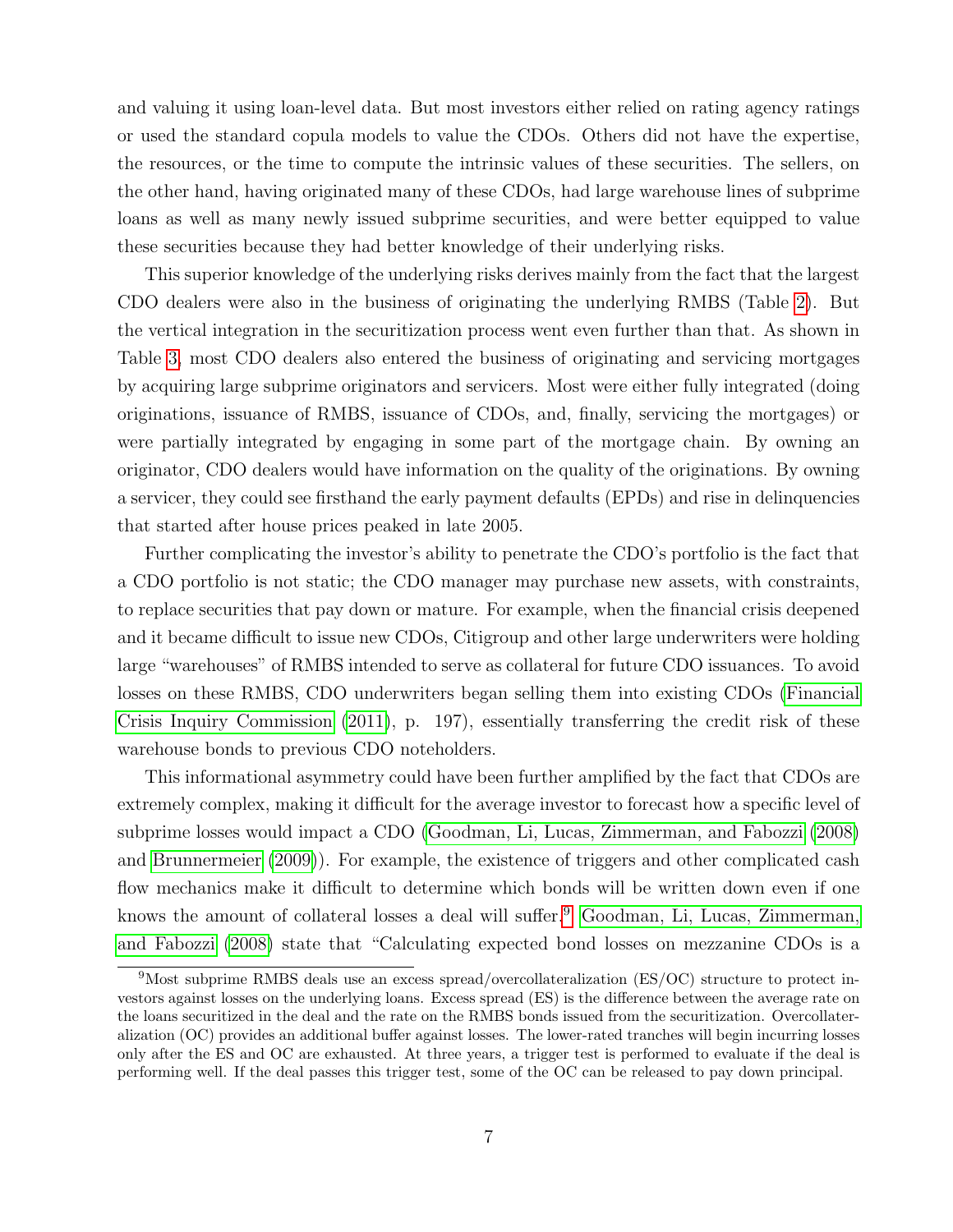complex, highly data-intensive task that requires access to a large database and a large amount of computing power, as well as knowledgeable analysts. Hence it is difficult for the average investor to forecast how a specific level of subprime losses will impact a mezzanine CDO." (p.317)

In addition, the relative returns of the various tranches could be manipulated by the CDO manager to favor those tranches he held. For example, [Lucas, Goodman, and Fabozzi](#page-21-3) [\(2006\)](#page-21-3) describe how a CDO manager is able to manipulate the overcollateralization ratio over time to disguise par-building trades in an attempt to continue to redirect cash flows to the lower tranches. Also, the CDO manager may have financial ties with some note-holders that could result in a conflict of interest or outright fraud [\(Tavakoli](#page-21-12) [\(2003\)](#page-21-12)). There are now many lawsuits underway in which CDO investors allege that the CDO issuers committed fraud by: (1) not disclosing conflicts of interest such as the short positions of other investors who helped pick the assets that went into the CDO, or (2) selectively placing risky assets into the CDOs in order to offload them from their own balance sheets, or (3) misinforming the investors about the true quality of the assets underlying the CDO, or (4) improperly obtaining millions of dollars in advisory fees and undisclosed profits at the expense of clients and investors.

Having established the sudden evaporation in liquidity in the market for ABS CDOs, and the informational advantage that sellers had over potential buyers, we now turn to our model of asymmetric information.

#### <span id="page-8-0"></span>4 The model

In a straightforward generalization of the [Akerlof](#page-19-1) [\(1970\)](#page-19-1) lemon's model, we start with a set of existing securities  $A = \{a(t) : t = 1, ..., N\}$  where t denotes a particular security. The quantity of security t is given by  $a(t)$ . The intrinsic value of security t, defined as the fair liquidation value of the underlying collateral, is  $T(t)$ ,  $L \leq T(t) \leq U$ . Importantly, this intrinsic value of the security does not depend on who holds the security. There may be several types of securities holders, which we index by  $i$ . An individual's portfolio is denoted  $\mathbf{A}(i) = \{a(i, t) : 1 \le t \le N\}$  and  $a(t) = \sum_i a(i, t)$ . The total intrinsic value of agent *i*'s portfolio is

$$
TT[\mathbf{A}(i)] = \sum_{t} a(i, t) \cdot T(t). \tag{1}
$$

Agents are risk neutral and have preferences over the money they have on hand (M) and the intrinsic value of the securities they hold. Their utility functions have the form

$$
U_i[M, \mathbf{A}(i)] = M + x(i) \cdot TT[\mathbf{A}(i)] \tag{2}
$$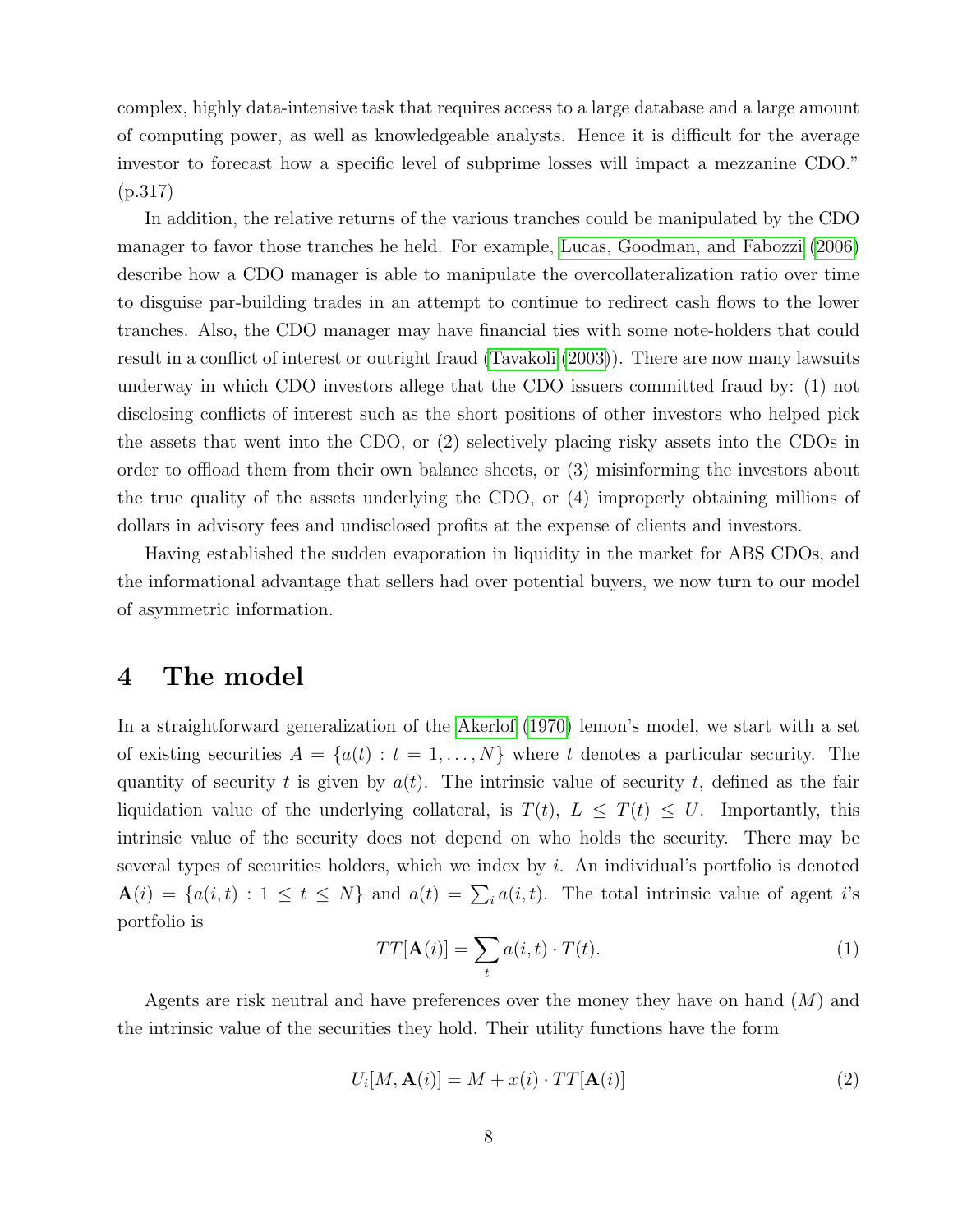where  $x(i)$ ,  $0 < x(i) \leq 1$ ,  $i = \{1, 2, ..., I\}$  is an agent-specific discount factor. This discount factor reflects the fact that some agents are willing to sell their securities at a discount to their intrinsic value.

For now we assume the  $\mathbf{A}(i)$  and  $x(i)$  are known to everyone. It will be handy to also have  $\mathbf{T} = \{t : L \leq T(t) \leq U\}$  represent the set of intrinsic values and P represent the set of possible prices for these securities.

#### 4.1 No disclosure and delayed revelation

To keep the model simple, we assume it is impossible for the current holder of a security to credibly reveal its intrinsic value to a potential buyer. In addition, we assume that after a security trades there is a significant delay before the intrinsic value is revealed to the buyer. This assures that in a single period a given security only changes hands once. In Section [6,](#page-14-0) we argue that our results would still hold under the more realistic assumption that buyers attach some weight to the possibility that sellers are better informed. Also, when we take the model to the data, we will give the potential buyers the benefit of the doubt by endowing them with information on the vintage, seniority, and CDO type, as well as information on the distribution of the CDO intrinsic values.

The sellers Utility maximization implies that the minimum price that a current holder would require to relinquish a security with true payoff T is  $V_s(i)[T] = x(i)T$ ,

which we refer to as the value to the seller. Note that  $V_s(i)$  maps a true payoff into a price,  $V_s(i) : \mathbf{T} \to \mathbf{P}.$ 

Because  $V_s(i)$  is monotonic, we can we can define  $T^{max}(i)[p] = V_s(i)^{-1}[p] = p/x(i)$  as the maximal value of  $T(t)$  that seller i will offer when given the opportunity to sell securities for price p.

Define  $\mathbf{S}(i)[p] = \{a(i, t) : L < T(t) < T^{\max}[p]\} \subseteq \mathbf{A}(i)$ . This is the set of securities that seller i will offer at price p. The total set of securities that will be offered by all sellers at price p is  $S[p] = \bigcup_i S(i)[p]$ . Note that  $S[p]$  maps  $P \to T$ . We call the total set of securities offered at price  $p$  the 'fruit bowl'; it is our basic supply relationship.

We can now define the average intrinsic value of the securities offered at a given price as

$$
AT[\mathbf{S}[p]] = E[T(t) : t \in \mathbf{S}[p]] = \frac{\sum_{t \in \mathbf{S}[p]} a(t) \cdot T(t)}{\sum_{t \in \mathbf{S}[p]} a(t)}.\tag{3}
$$

**The buyer(s)** Like the sellers, the representative buyer only cares about the average, or total, true payoff of the portfolio he acquires. However, the buyer may require that the price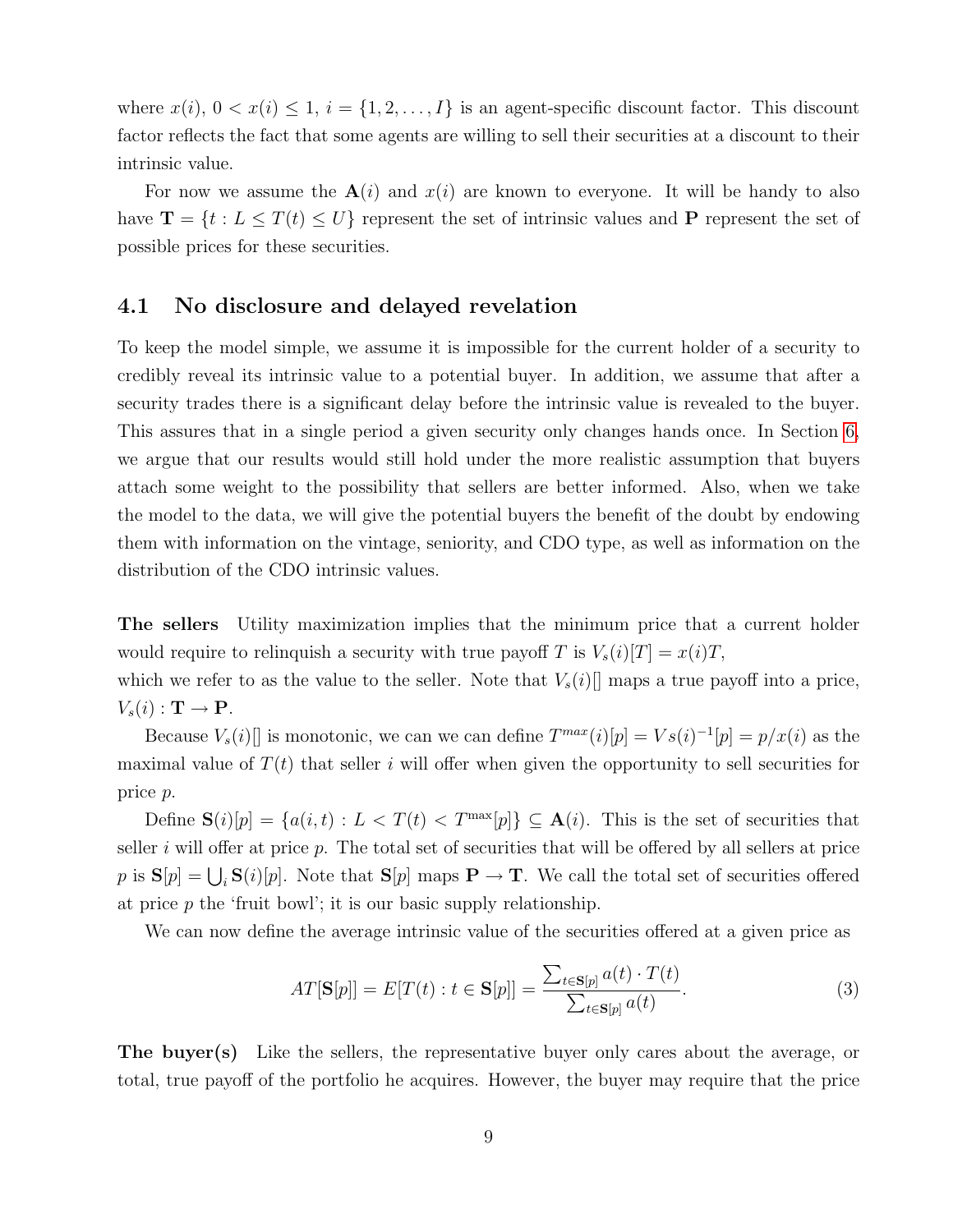he pays for the securities represent a discount,  $x<sub>b</sub>$ , to their true payoff. Thus, when offered a set of securities  $Z$ , he will value a draw from it at some fraction,  $x_b$ , of the elements' expected true payoff.<sup>[10](#page-1-0)</sup>

<span id="page-10-0"></span>
$$
V_b[\mathbf{Z}] = x_b \cdot E[T(t) : t \in \mathbf{Z}] = \frac{x_b \cdot \sum_{t \in \mathbf{Z}} a(t) \cdot T(t)}{\sum_{t \in \mathbf{Z}} a(t)} = x_b \cdot AT[\mathbf{Z}]. \tag{4}
$$

 $V<sub>b</sub>$  is the maximal per-unit price the buyer is willing to pay for the securities in **Z**. We assume there are enough buyers so that in principle the entire set of securities could trade hands.

#### 4.1.1 The equilibrium

We assume that sellers cannot coordinate with each other and that prices are determined in an exchange following a Dutch auction.<sup>[11](#page-1-0)</sup> The auction begins with an auctioneer calling out the highest price, which results in the sellers throwing all their securities into the fruit bowl. Assuming some dispersion in the initial intrinsic values, the average value of the fruit bowl is less than the maximum price called, so there will be no trade at this price. As the auctioneer lowers the price, some informed sellers withdraw their higher valued securities from the fruit bowl, causing the average intrinsic value  $(AT[\mathbf{S}[p]])$  of the securities in the fruit bowl to fall. One can think of this as a race. As the price is lowered it comes closer to the average value of what is in the fruit bowl. At the same time the value of the bowl is declining and moving away from the price as the better securities are removed. Eventually, the price called out will be such that buyers value a draw from the fruit bowl at the same price that elicited the fruit bowl to be filled. That is, the equilibrium is the  $(p^*, S[p^*])$  pair such that

<span id="page-10-1"></span>
$$
V_b[\mathbf{S}[p^*]] = p^* \tag{5}
$$

Buyers know that they will be "overpaying" for some low-value securities and "underpaying" for some high-value securities in the fruit bowl they purchase, but in the end they pay exactly what the bowl is worth to them, and all utility gains from trade go to the sellers. There will always be at least one equilibrium, although it may be trivial in that only the securities with the lowest value trade at a price equal to  $L$ , which may be zero. For now we admit

 $10$ We will stick with tradition and frame this in terms of expectations. However, in the current setup there will be no uncertainty about the securities traded, so it is just as natural to think of this as the mean or average value of the securities traded rather than the expected value of a draw from the portfolio.

<sup>&</sup>lt;sup>11</sup>Although buyers do not know the intrinsic values of the individual securities, there is no winner's curse in our setup because all buyers value the bundle of securities offered into the fruit bowl equally, based on their perfect knowledge of the distribution of the intrinsic values and their knowledge of the sellers' discount factor.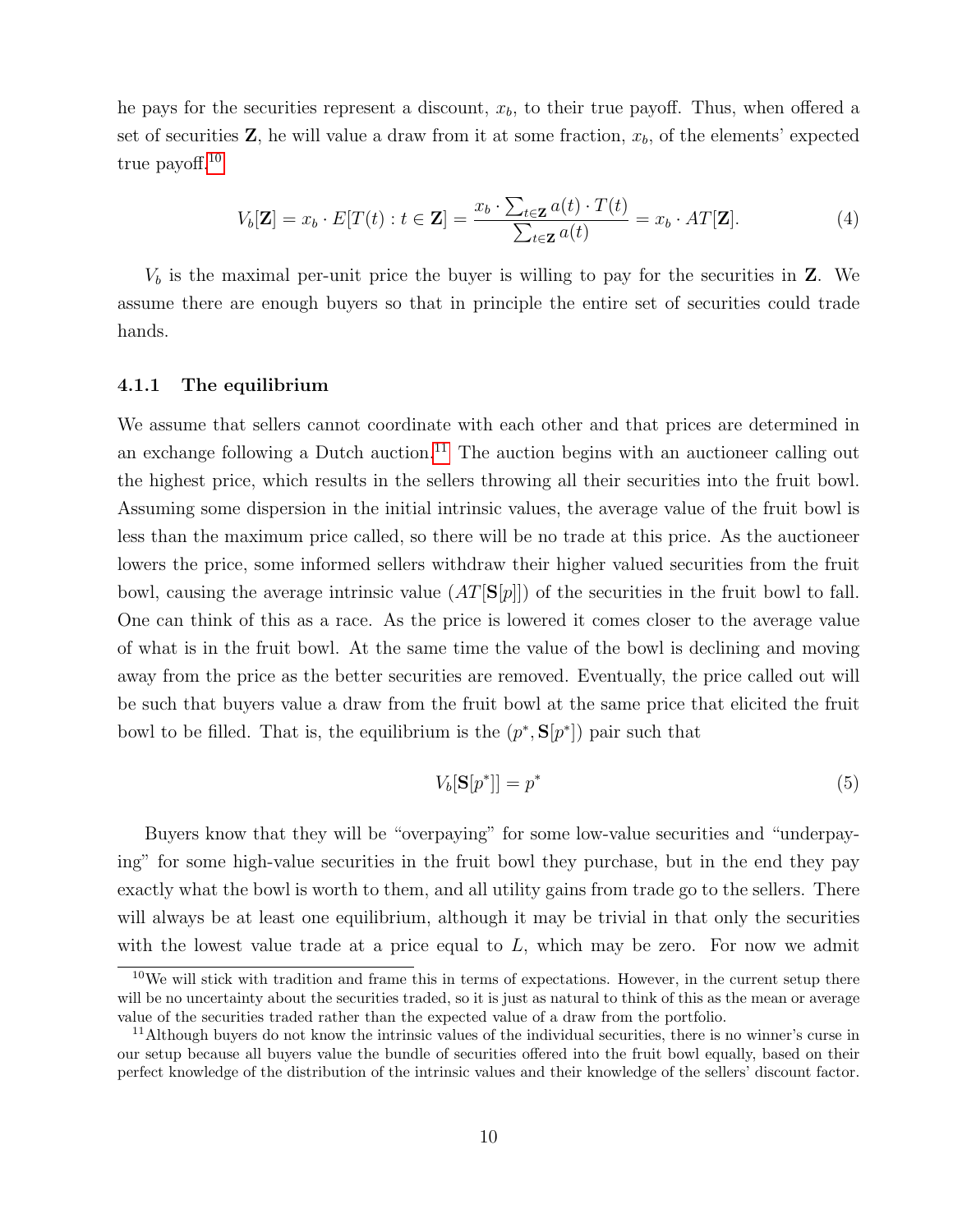these 'niggling' equilibria and trades, although they can be eliminated by introducing a small transaction cost. It is easy to show that: (1) If  $L > 0$  and  $x(i) < x_b$  for any  $i = \{1, \ldots I\}$ , then there will be non-trivial trades. And (2), if  $V_b[A] \geq x(i)U$  for all  $i = \{1, \ldots I\}$ , then all securities will be traded at a price  $p^* = V_b[A]$ . Also, there may be more than one pair  $(p^*, \mathbf{S}(p^*))$  and the Dutch auction implies that the equilibrium with the highest price will be chosen. At the equilibrium price  $p^*$ , we denote the maximal value of  $T(t)$  offered by any seller by  $T^{\max^*}$ .

If all sellers have the same discount factor,  $x_s$ , and all buyers have the same discount factor,  $x_b$ , then the set of securities traded in equilibrium is determined by the ratio  $x_s/x_b$ . That is, by combining equations [4](#page-10-0) and [5](#page-10-1) and the fact that in equilibrium,  $T^{\max^*} = p^*/x_s$ , we get that

<span id="page-11-0"></span>
$$
\frac{\sum_{t \in \mathbf{S}[p*]} a(t) \cdot T(t)}{\sum_{t \in \mathbf{S}[p*]} a(t) T^{\max^*}} = \frac{x_s}{x_b}.\tag{6}
$$

The left-hand side of equation [6](#page-11-0) measures the "junkiness" of the fruit bowl at the equilibrium price  $p^*$ – the numerator is the total value of the securities in the fruit bowl, and the denominator is maximum possible value of the securities in the fruit bowl if they were all valued at  $T^{\max^*}$ . Equation [6](#page-11-0) therefore implies that the junkier the securities offered into the fruit bowl, the larger the discount that sellers would have to accept (lower  $x<sub>s</sub>$ ) for trade to occur. Thus, the ratio  $x_s/x_b$  uniquely determines which securities trade in equilibrium, but the equilibrium price  $p^*$  will depend on the level of either  $x_b$  or  $x_s$ .

Graphical illustration of the equilibrium We demonstrate the equilibrium conditions graphically using the examples illustrated in Figures [1](#page-27-0) through [3.](#page-28-0) The top part of each panel shows how the equilibrium price  $(p^*)$  is determined. The bottom part shows the distribution of securities in the market, and those that are traded at the equilibrium price.

Turning to the top portion of each panel, on the horizontal axis we plot the intrinsic value of the securities, T. On the vertical axis we plot the average price of a set of securities or the value of some set of securities to the holders. It will be handy to have a 45<sup>o</sup> line  $(p = T)$ which maps any security with intrinsic value T into a price equal to T. When the buyer's discount  $x_b = 1$ , the equilibria are the  $(p^*, S[p^*])$  pairs such that  $AT[S[p^*]] = p^*$ . On the graph, the equilibria occur when the  $AT[\mathbf{S}[p]]$  line touches the 45<sup>o</sup> line. Without regard to the distribution of securities we can also plot  $V_s[T]$ , which gives the minimum price that the seller would require to relinquish a security with payoff  $T$ . If all sellers have the same discount factor, call it  $x_s$ , then  $V_s[T] = x_sT$  is just a ray from the origin with slope  $x_s$ , which is less than one. At the equilibrium price  $p^*$ , the corresponding  $T^{\max^*}$  is given by  $V_s^{-1}[p^*]$ , and all securities with payoffs  $T < T<sup>max<sup>*</sup></sup>$  will be offered into the fruit bowl and traded at that price.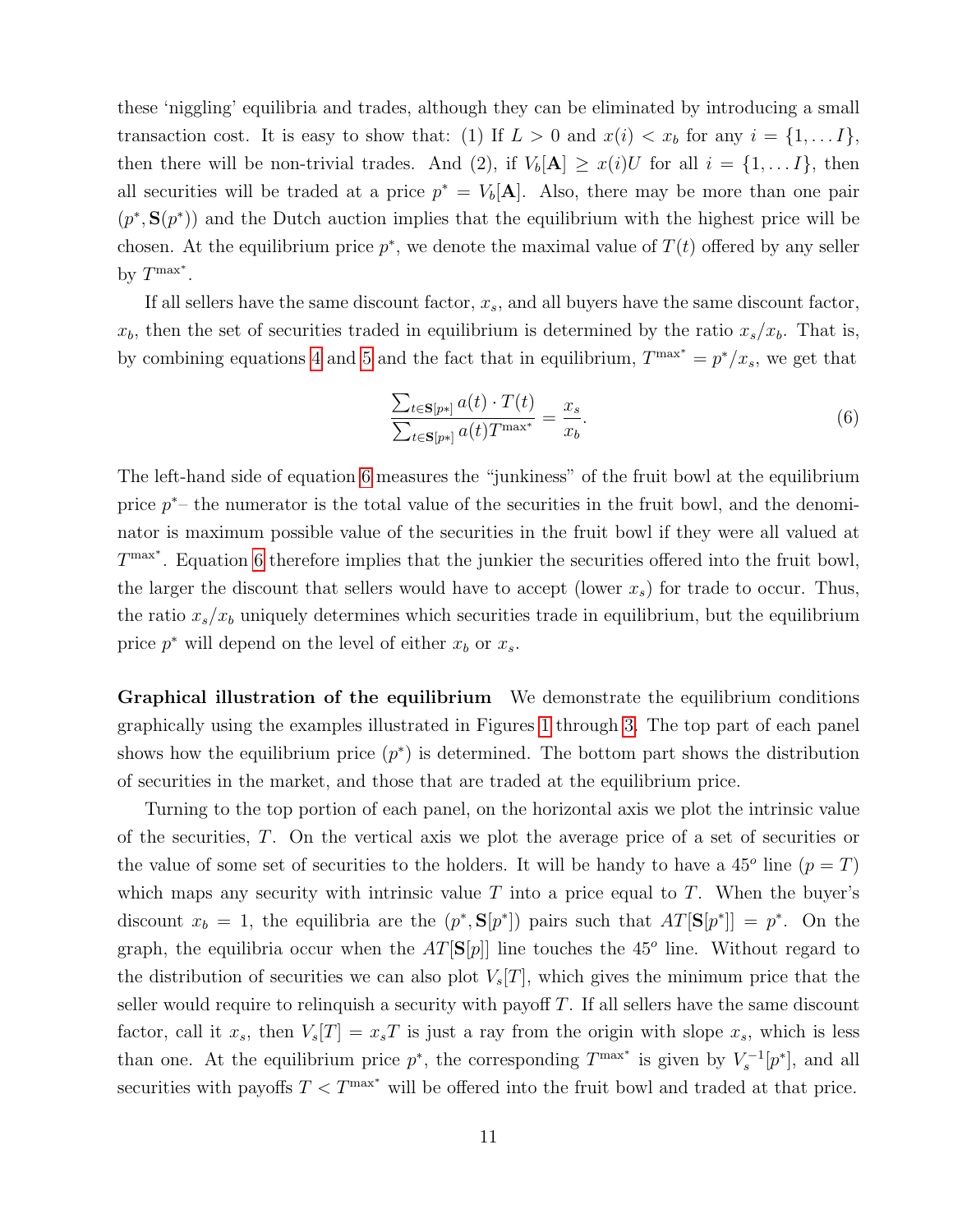**Examples with a uniform distribution** To plot  $AT[S[p]]$  we need to know the distribution of the intrinsic values of the securities. To keep this first example simple, we will assume a uniform distribution on T with lower and upper bounds L and U. That is  $\forall a(t) \in \mathbf{A}, a(t) = a$ . In this case

$$
AT[\mathbf{S}[p]] = E[T : L < T(t) < T^{\max}] = \frac{\sum_{t \in \mathbf{S}[p]} a(t) \cdot T(t)}{\sum_{t \in \mathbf{S}[p]} a(t)} = \frac{(L + T^{\max}[p])}{2} = \frac{(L + p/x_s)}{2},
$$

and the resulting equilibrium price is  $p^* = \frac{Lx_s}{2x_s}$  $\frac{Lx_s}{2x_s-1}$ .

The left panel of Figure [1](#page-27-0) illustrates the uniform case when  $L > 0$ . The equilibrium is such that some of the securities—those valued at  $T^{\max^*} = p^*/x_s$  or less —trade at a price  $(p^*)$ equal to the average intrinsic value of all securities in the fruit bowl.

So far, we assumed that it takes a long time for the new buyer of a security to ascertain its intrinsic value. We clearly need something like this to keep the new buyers from aggravating the adverse selection problem. To see this, consider the same example shown on the left panel of Figure [1.](#page-27-0) What happens to the market after the securities with payoffs  $T < T<sup>max*</sup>$  change hands?

Suppose all of these first-round trades have taken place and we now allow those who purchased securities to learn the intrinsic value of the securities they acquired. In the second round of trading, the potential sellers comprise all security holders: those who bought securities in the first-round and those who had securities in the first round but never sold them. These two groups of potential sellers have different discount factors. Those who bought securities in the first round when they had a discount factor of  $x_b = 1$ , have the same discount factor of 1 in the second round because they are not liquidity constrained. That is, they have no incentive to sell their securities at a price that is less than their intrinsic values. As such, their  $V_s$ schedule will be the 45<sup>o</sup> line between L and  $T^{\max^*}$ , shown by the green line in the right panel of Figure [1.](#page-27-0) For the other sellers who never sold their securities in the first round, their  $V_s$ schedule (shown in red) remains  $x_sT$  (where  $x_s = 0.8$ ). The blue  $AT[\mathbf{S}[p]]$  line representing the average intrinsic value of the basket of securities offered at a given price  $p$  is now above the 45<sup>o</sup> line for all  $T > L$ . That is, only securities with  $T = L$  would possibly trade in the second round.<sup>[12](#page-1-0)</sup>

Figure [2](#page-28-1) illustrates the two uniform cases when  $L = 0$ . In the left panel of Figure [2,](#page-28-1)  $x_s > 1/2$  and no securities are traded (except maybe those worth zero). In the right panel,  $x_s < 1/2$  and all securities are traded at an indeterminate price somewhere between  $x_sU$  and

<sup>&</sup>lt;sup>12</sup>Since all the securities with a value of  $L$  were traded in the first round, and they are now held by agents with identical discount factor  $x<sub>b</sub>$ , there are no gains to be had for these holders to trade the securities among themselves.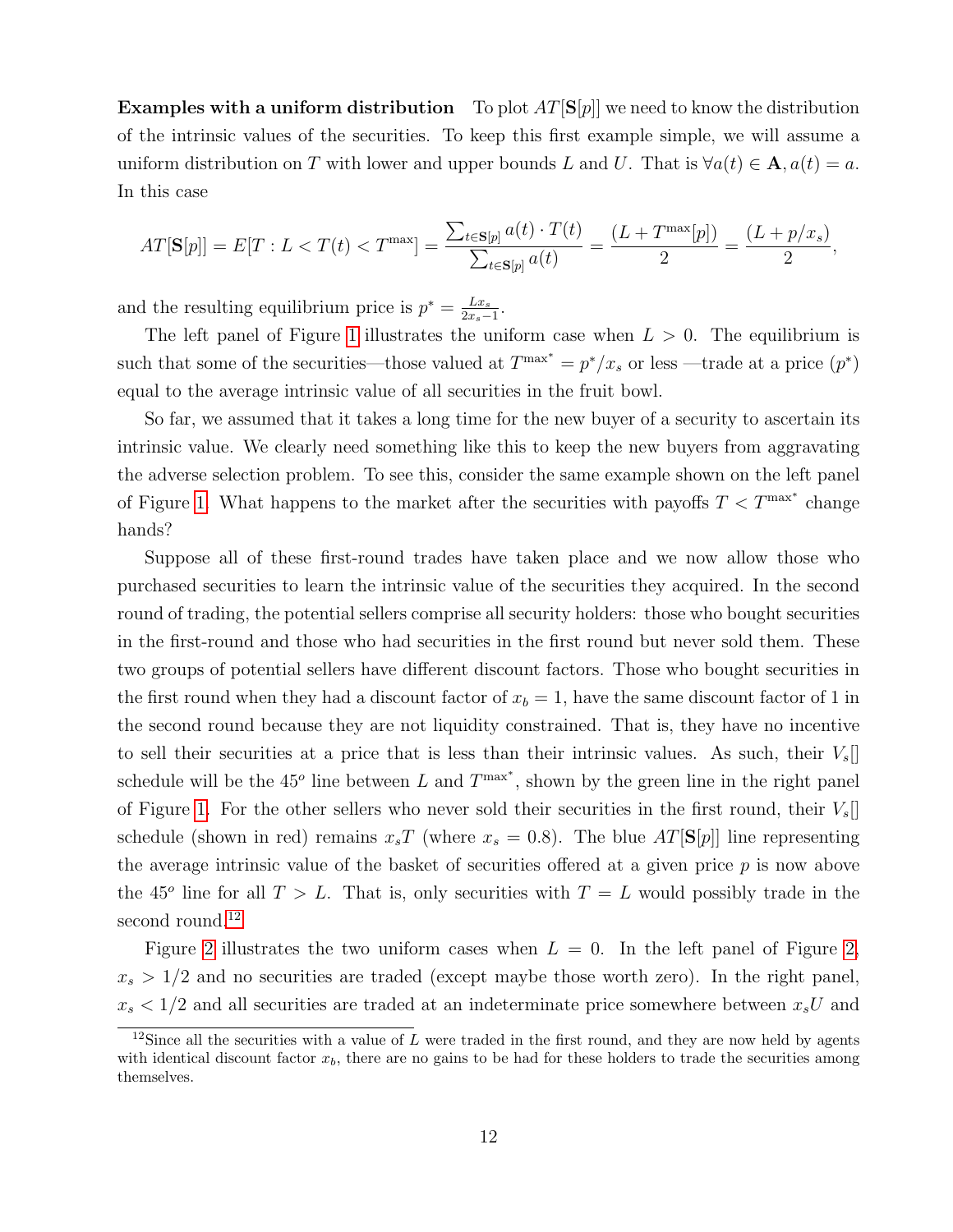$(U + L)/2$ .

Examples with a more general distribution If the payoffs are uniformly distributed with  $L = 0$ , trade is limited to cases where the sellers' discount is large  $(x_s < 1/2)$ . For more general distributions, this is not the case. The left panel of Figure [3](#page-28-0) illustrates an example where the distribution of securities has a small mass between  $T = 0$  and  $T = 7$ , the seller's discount is not too small  $(x_s = 0.85)$  and yet there are no (non-trivial) trades in equilibrium. This example shows how a few lemons can ruin the market.

The right panel of Figure [3](#page-28-0) illustrates multiple equilibria. The Dutch auction results in trades at the equilibrium with the highest price  $(p^{**})$ . However, one could easily impose alternative rules on the bidding process.

#### <span id="page-13-0"></span>5 Data

We use data on the intrinsic values of 4,865 individual CDO securities (from 672 CDO deals), computed as of March 2011 by CHW. Appendix A provides more details on how these intrinsic values are computed. The original CHW sample comprises 727 CDO deals, but we exclude 213 deals from the 2000-2005 vintages that were liquidated as of March 2011 because they were likely liquidated before the financial crisis erupted in 2007. To compute these intrinsic values, CHW use the Intex engine which covers the universe of publicly traded private-label RMBS and ABS CDO deals in the United States. The Intex engine not only warehouses data on the underlying collateral backing each CDO, it also programs into its cash-flow engine the structural features of each deal, such as loss allocations among the tranches, triggers, prepayment penalty allocations, and interest rate hedges. This allows buyers and sellers a common set of tools to generate their own valuations. For each CDO deal, the securities are tranched based on their seniority. At the tranche level, there are 4,865 individual CDO securities in our sample: 734 Senior AAA, 1,009 Junior AAA, 1,387 AA and A, 828 BBB, 252 BB/B, and 655 NR (not rated, equity, or "first-loss" tranche). Mezzanine CDOs make up about two-thirds of the CDOs in our sample; the rest are High Grade CDOs.

Roughly three-quarters of the 4,865 CDO bonds in the CHW data were originated between the second half of 2005 and the end of 2007. These CDOs experienced higher losses than those issued in earlier years because they are primarily backed by subprime securities and other ABS CDOs. As described above, underwriting standards for subprime mortgages deteriorated significantly in the second half of 2005, and further in 2006 and 2007, as can be seen by the dramatic upward shift in the cumulative default rate curves for subprime loans starting in 2005 (Figure [4\)](#page-29-0). CHW and [Goodman, Li, Lucas, Zimmerman, and Fabozzi](#page-20-13) [\(2008\)](#page-20-13) find that CDO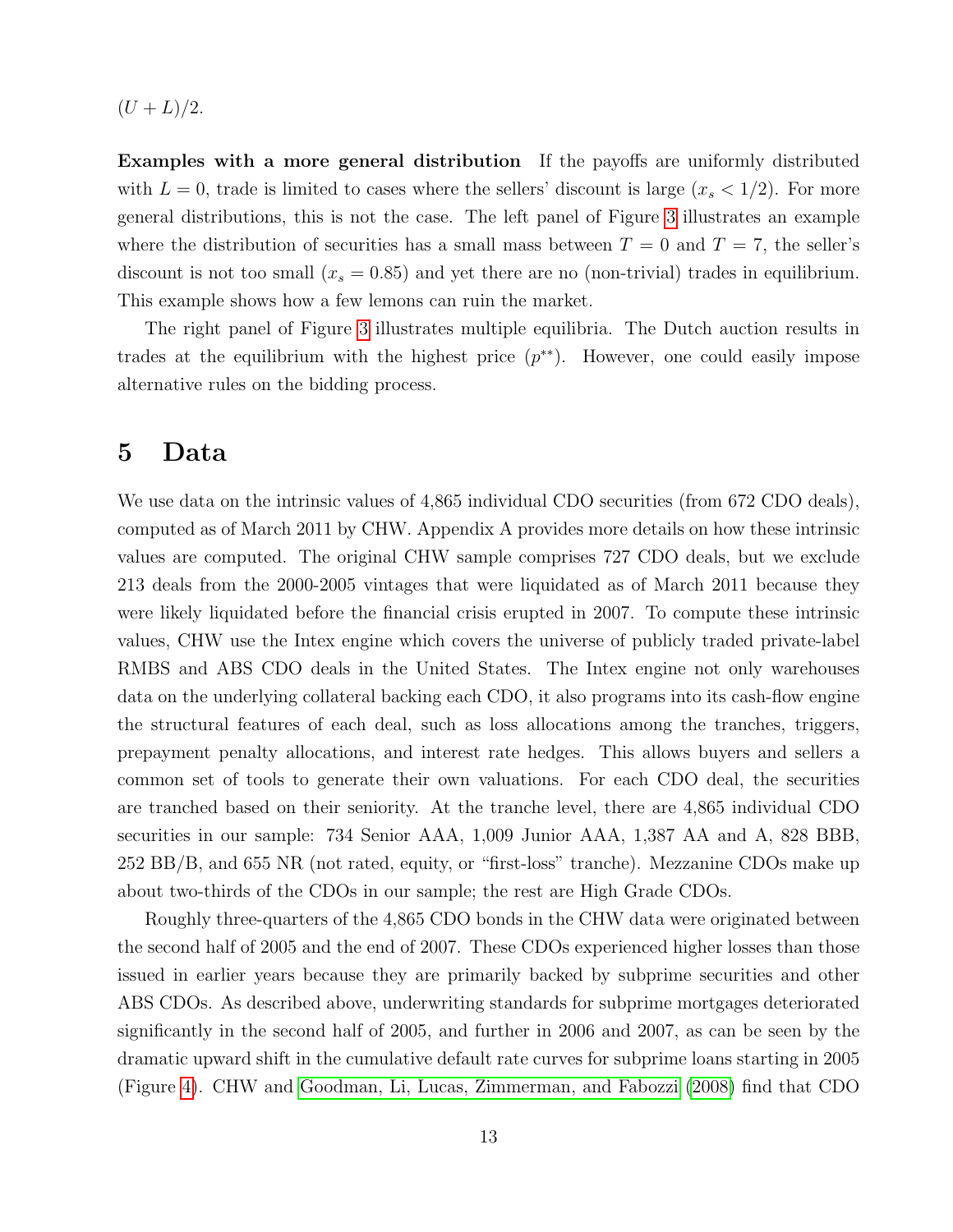losses increase by year of origination. Also, during the first half of 2005 ISDA published a template for executing credit default swaps of ABS on a Pay-As-You-Go basis, which made it easier to invest CDO collateral synthetically and brought about an explosion in synthetic CDO issuance starting in the second half of the year (see Figure [5\)](#page-29-1). We therefore take CDO vintage into account when we examine how these securities trade under asymmetric information. To this end, we label CDOs that were issued on or before June 30, 2005 as the "early" vintage, and those issued after this date as the "late" vintage.

Table [4](#page-25-0) summarizes the distributions of intrinsic values for the various CDO categories in our sample. Only the most senior tranches of the early vintage CDOs have average intrinsic values greater than 50. All CDO categories with seniority AA/A and below, and all of the late vintage CDOs experienced heavy losses, as can be seen by the low means and medians for their intrinsic values. Furthermore, the high standard deviations of the intrinsic values indicate that they are highly dispersed between 0 and 100.

## <span id="page-14-0"></span>6 Trading CDOs under asymmetric information

We now examine how these 4,865 CDOs would trade when potential buyers cannot penetrate a CDO's portfolio to determine its intrinsic value, only the sellers can. Even so, to give the buyers the benefit of the doubt, we assume that they are equipped with some valuable information. That is, when considering the purchase of a CDO tranche they know its seniority, its vintage, and whether it is a High Grade or Mezzanine CDO. But more importantly, we assume that each buyer knows the true distribution of intrinsic values for the type of CDO he is considering to buy. One can think of each CDO as having a label (much like the label on a bottle of wine) with three stamps on it: a High Grade or Mezzanine stamp, a Seniority stamp (e.g. Sr-AAA), and a vintage stamp (early or late). For example, a CDO's label may read "High Grade, Jr-AAA, early vintage." Another CDO's label may read "Mezzanine, BBB, late vintage." We will consider trading in markets for CDOs that have the same label. Sellers are assumed to know the intrinsic value of a CDO, but cannot credibly reveal this to the buyer. Referring back to the model in Section [4,](#page-8-0) buyers value a draw from the fruit bowl at the same price that elicited the fruit bowl to be filled. Assuming that prices are called following a Dutch auction, we compute the resulting trading equilibria for the various CDO markets. For a given CDO market, it will be useful to define 'meaningful' trades as those involving securities other than the ones with the lowest intrinsic value.

For simplicity, we set the buyers discount factor  $(x_b)$  to 0.9. That is, a buyer is willing to pay at most 90 for a CDO with  $T = 100$ . This normalization is not important for our results because, as we showed earlier, it is the ratio between the sellers' and buyer's discounts  $(x_s/x_b)$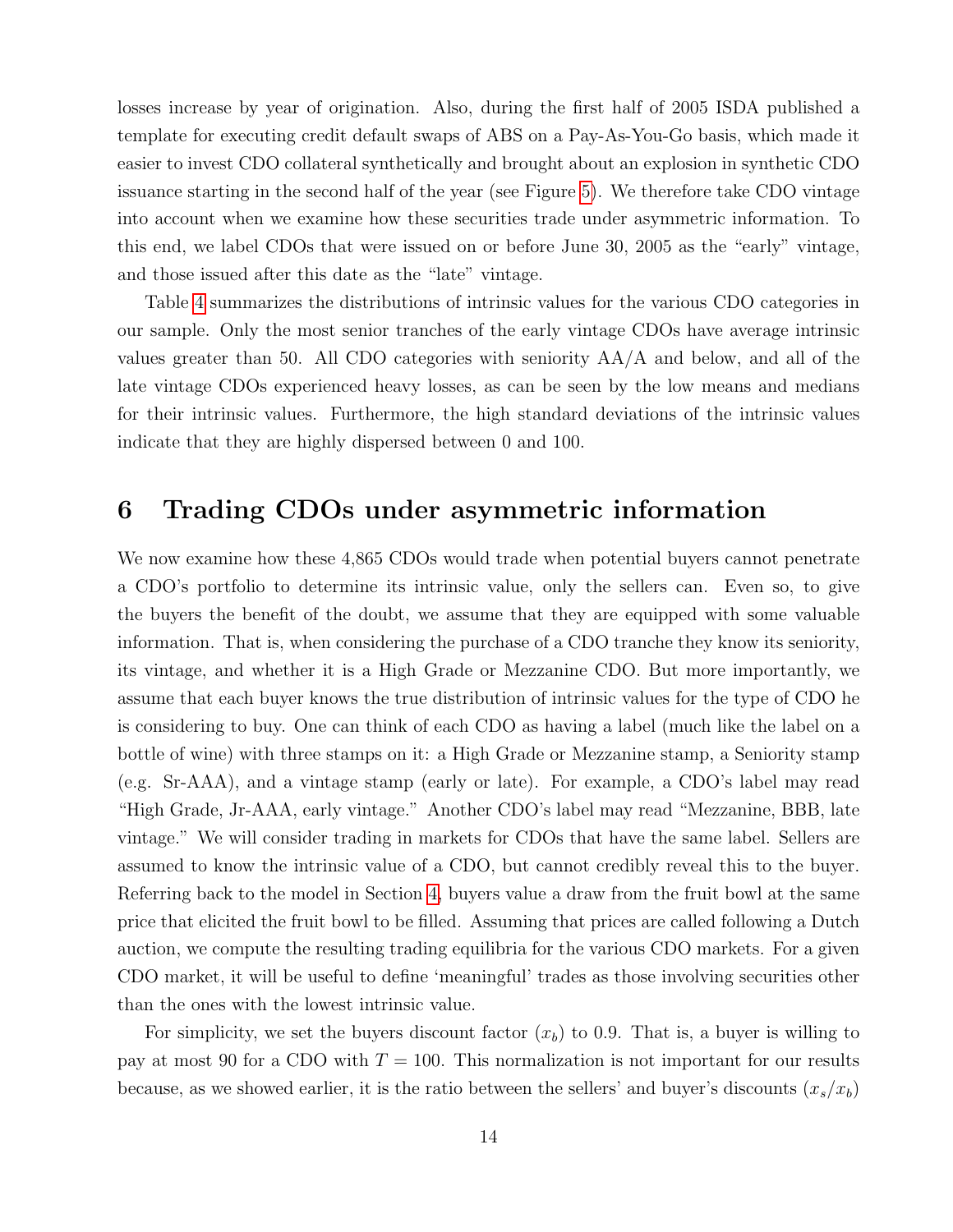that uniquely determines which securities trade in equilibrium. The junkier the securities offered into the fruit bowl, the more desperate sellers would have to be (relative to the buyers) in order for trade to occur. To determine the price at which they trade, we would still need knowledge of, or an assumption about, one of the discount factors. Instead of arbitrarily fixing  $x_s$  and examining the resulting equilibria, we ask the following question: given the distribution of intrinsic values in our data, how desperate do the sellers have to be in order for there to be trade under asymmetric information? More specifically, we will search for  $x_s^{max}$ , which is the maximum value of  $x<sub>s</sub>$  at which meaningful trades occur. The minimum haircut that sellers would be willing to take on the intrinsic value of their securities for meaningful trades to occur is therefore  $1 - x_s^{max}$ .

We first consider trading under asymmetric information in the high grade, senior-AAA, early vintage CDOs, which were regarded as relatively safe before July 2007. For these securities, our model implies that they will only trade if the sellers' discount factor is 0.64 or less, which is a hair-cut of at least 36 percent on the intrinsic values of their securities. The left panel of Figure [6](#page-30-0) illustrates the graphical interpretation of the equilibrium when  $x_s = x_s^{max} = 0.64$ (the buyers discount is fixed at 0.9). At the equilibrium price  $p^* = 45$  the maximum value of T that sellers will offer into the fruit bowl is  $T^{\max^*} = 70$ . As indicated by the grey-shaded bars in the bottom part of the panel, those securities having intrinsic values greater than 70 will not trade. Holders who did not sell would rightfully feel aggrieved if the market assigns a value of 45 to their securities which are all worth more than 70.

The mezzanine, senior-AAA, early vintage CDOs in our sample experienced the lowest losses of all categories. The average intrinsic value for this group is 84.5. For these CDOs, trade can occur under asymmetric information as long as the sellers discount factor is no higher than 0.87, which implies a minimum haircut of 13 percent. The resulting equilibrium when  $x_s = x_s^{max} = 0.87$  is shown in the right panel of Figure [6.](#page-30-0) Although this equilibrium results in some meaningful trade, only 4 of the 126 securities trade. If  $x_s = x_s^{max} = 0.76$ , that is, if the sellers were willing to incur a haircut of 24 percent, then all securities would trade at an equilibrium price of  $p^* = 76$ .

There are many more absolute lemons in the market for late vintage CDOs– which puts more mass in the far left tail of the distribution of values and imparts more "damaging" dispersion to the distribution. This implies that sellers would have to be more desperate to sell these securities (lower  $x_s$ ) in order for there to be meaningful trades. For example, meaningful trades only occur for the high-grade, senior-AAA, late vintage CDOs when the sellers' discount factor is 0.42 or less, which would imply a haircut of at least 58 percent. The resulting equilibrium with  $x_s = x_s^{max} = 0.42$  is shown in the left panel of Figure [7.](#page-30-1) Only securities with  $T \leq 58$  are offered into the fruit bowl and traded, at a price  $p^* = 25$ . For the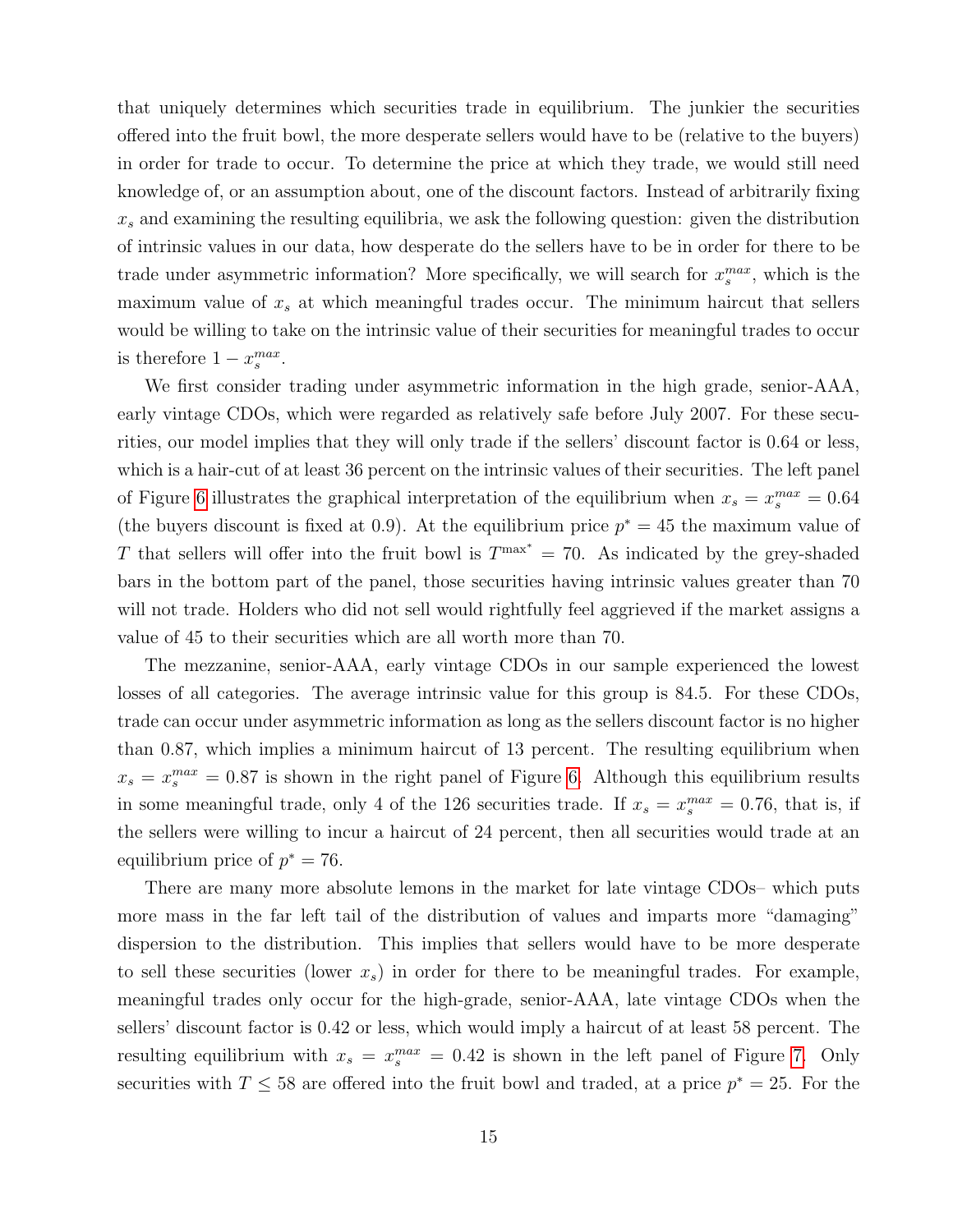mezzanine, senior-AAA, late vintage CDOs, there are so many lemons that meaningful trades only occur when the sellers' discount is 0.29 or smaller (a haircut of at least 71 percent). As shown in the right panel of Figure [7,](#page-30-1) the resulting equilibrium with  $x_s = x_s^{max} = 0.29$  is such that everything trades. This is a knife-edge equilibrium in the sense that raising the sellers discount by a smidgen would result in no trades.

Table [5](#page-26-0) shows the maximum sellers' discount at which meaningful trades occur  $(x_s^{max})$ for each of the CDO categories.  $x_s^{max}$  is only above 0.50 for the high grade and mezzanine, Sr-AAA, early vintage categories. For all other categories,  $x_s^{max}$  is below 0.5, implying that trading in these securities would only occur if sellers would be willing to accept a haircut of at least 50 percent.

All told, given the distribution of intrinsic values of CDOs, our model implies that unless the sellers were extremely desperate to rid themselves of these securities, only the highest rated, early vintage CDOs would trade under asymmetric information. If trading did take place for the late vintage and less senior securities, our model would predict that these securities would have traded at prices well below their intrinsic values. Both of these findings are consistent with the sharp decline in secondary market activity for ABS CDOs that took place in the second half of 2007, and the earlier-cited IOSCO survey response that "the hold-to-maturity value of many structured finance products exceeds the value that could be attained in the current secondary market." In our view, the downgrades of hundreds of subprime mortgage backed securities on July 10, 2007 by Moody's and S&P was a wake-up call to investors who learned that there were potentially many lemons among the CDOs. The sudden realization about the presence of lemons in the CDO market came at a time when neither the ratings nor the copula models being used to value CDOs could be trusted. Buyers and sellers learned that the only way to accurately value a CDO was by building machinery to value its underlying assets using loan-level data, in much the same way it was done for the underlying RMBS bonds themselves. Because sellers had underwritten many of these CDOs, they had better knowledge of the underlying loans and recently issued RMBS bonds, and thus better understood their inherent risks. This introduced asymmetric information between buyers and sellers, which in turn, would explain why the market for ABS CDOs shut down. The severe losses suffered in the market combined with the way it was concentrated in the largest financial firms explain how this information, once revealed, could set off the Panic of 2007.

Before concluding, we should emphasize that it is not necessarily the lack of information about the CDOs' intrinsic values that shutter these markets; rather, it is the asymmetric distribution of this information. For example, suppose the sellers are as poorly informed as the buyers: They know the distribution of intrinsic values within any label, but they do not know the intrinsic values of the individual securities, including the ones they hold. For now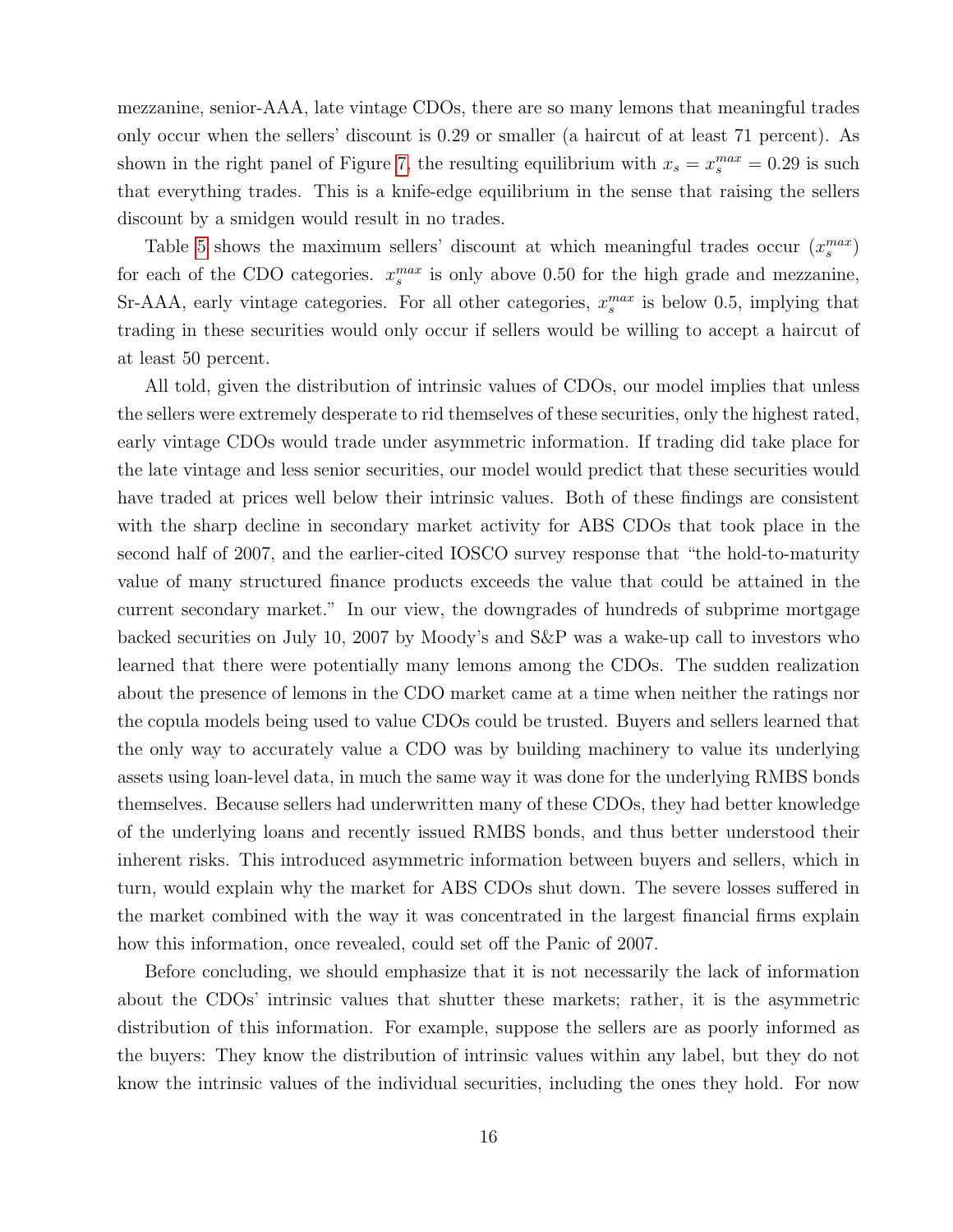we also assume the buyers know the extent of the sellers' ignorance, and that  $x_b > x_s$ . In this case, the risk neutral seller would value his securities at the average intrinsic value of all securities within the label. As such, any price at or above  $x_s \cdot TT[A]$  will elicit all securities for that label to be supplied to the fruit bowl. Since buyers would be willing to pay anything less than  $x_b \cdot TT[A]$ , which is above  $x_s \cdot TT[A]$ , the entire stock of securities would trade. Thus it is not the lack of information that shutters the market, but the asymmetric distribution of that information.

Finally, we note that the possibility that the sellers are better informed than buyers is sufficient to shutter the market even if sellers are not actually better informed. Developing this fully is beyond the scope of this paper, but the argument is straightforward: If buyers fear (or place some probability on the possibility) that sellers know the intrinsic value of their individual securities, then the buyers will value a draw from the fruit bowl at some weighted average of (1) the average intrinsic value of all the securities for a given label-assuming sellers are ignorant of individual securities' values, and (2) the lower average value of what informed sellers would offer to the fruit bowl for a given price. Thus, if the weight attached to the possibility (2) that sellers are informed is high enough, the market will collapse, even if few or no sellers are in fact well informed.

### 7 Conclusion

The 2007-2008 financial crisis led to a freezing of CDO markets and a disconnect between market prices (for the few trades that did occur) and fundamentals. Home mortgages were securitized through a long chain of financial intermediaries, which culminated in the creation of CDOs. Many of the largest CDO dealers were fully integrated (doing originations, issuance of RMBS, issuance of CDOs, and, finally, servicing the mortgages), which gave them an informational advantage over potential buyers. Also, the complexity and opaqueness of these securities made it easy for asymmetric information to arise between current holders and potential buyers. We show how vertical integration, opacity, and complexity in the securitization process and the resulting asymmetric information between buyers and sellers could have amplified the stresses already present in CDO markets, by making these markets illiquid and dislodging prices from intrinsic values.

Using a novel dataset on the distribution of intrinsic values of structured finance ABS CDOs, we examine which securities would trade under asymmetric information. The likelihood of trade depends not only on the distribution of intrinsic values of the CDOs but also on the ratio between the sellers and buyers' discount factor. For the 4,865 CDOs in our sample, we find that the informational problems were so severe that most of the CDOs would not trade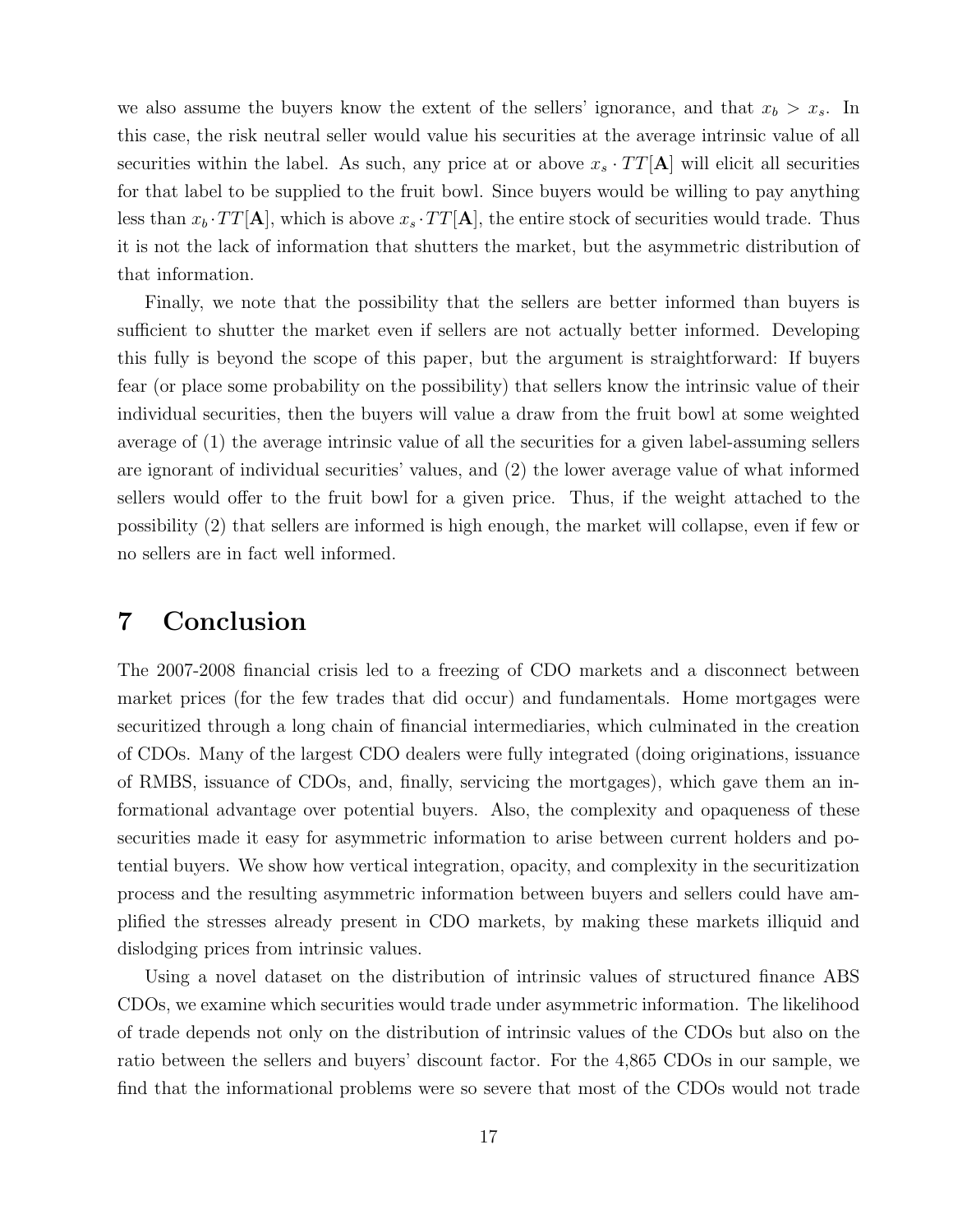unless the sellers were willing to sell their securities at a very steep discount to their intrinsic values.

We take this as evidence that asymmetric information about the intrinsic values of the CDOs was sufficient to cause CDOs to stop trading and their prices to be well below what most holders valued them at. This is not to imply that asymmetric information was the only factor leading to the market's breakdown. Indeed there were likely many factors, the question we ask is if asymmetric information alone would be sufficient to cause this. The experiment is to give the potential buyers less information than current holders and determine the conditions under which there would be significant trade. Because we give the buyers perfect information about the distribution of the intrinsic values within relative narrow groups of securities, the experiment is rigged to favor a negative answer. That is, it is rigged to find that asymmetric information alone is not sufficient to shutter these markets. However, given the distribution of the CDO intrinsic values, we find that asymmetric information would be sufficient to close the markets. For a couple of labels we find trade even when sellers are not massively desperate for cash; their discount factors are greater than 0.5. But in these two cases only the junkiest of the securities trade. We therefore conclude that the information asymmetries were sufficient to shut down the CDO market. These securities are still not trading in any meaningful way and, if one buys our results, they may never.

## Appendix A

This appendix summarizes the methodology used by CHW to value ABS CDOs. These CDO values are the intrinsic values used in our analysis. They are calculated as the liquidation value of the underlying ABS (mostly RMBS) collateral– the value that a CDO bondholder would receive if the CDO manager sold all the underlying ABS bonds and allocated the proceeds according to the CDO bondholders' positions in the waterfall structure. Valuing the 213 CDOs that were already liquidated as of March 2011 is fairly straightforward, since this involves simply summing up the actual principal payments made to the CDO bondholders as reported in the trustee's final liquidation report provided to Intex (or from other sources if it was not). Table 7 in CHW shows that the 213 liquidated SF CDO deals experienced losses of \$162 billion, a loss rate of 78 percent.

For the 514 non-liquidated, or active, CDOs (as of March 2011), the idea is to compute the expected fair liquidation values of the still-active underlying ABS (mostly RMBS) collateral, and then feed these as recovery amounts into the CDO waterfall. The fair liquidation values of the underlying RMBS are, in turn, computed using realized and expected write-downs on the underlying mortgage loans and securities, computed from models described below. First, CHW determine that, of the original \$432.6 billion original balance of CDO collateral, \$75.9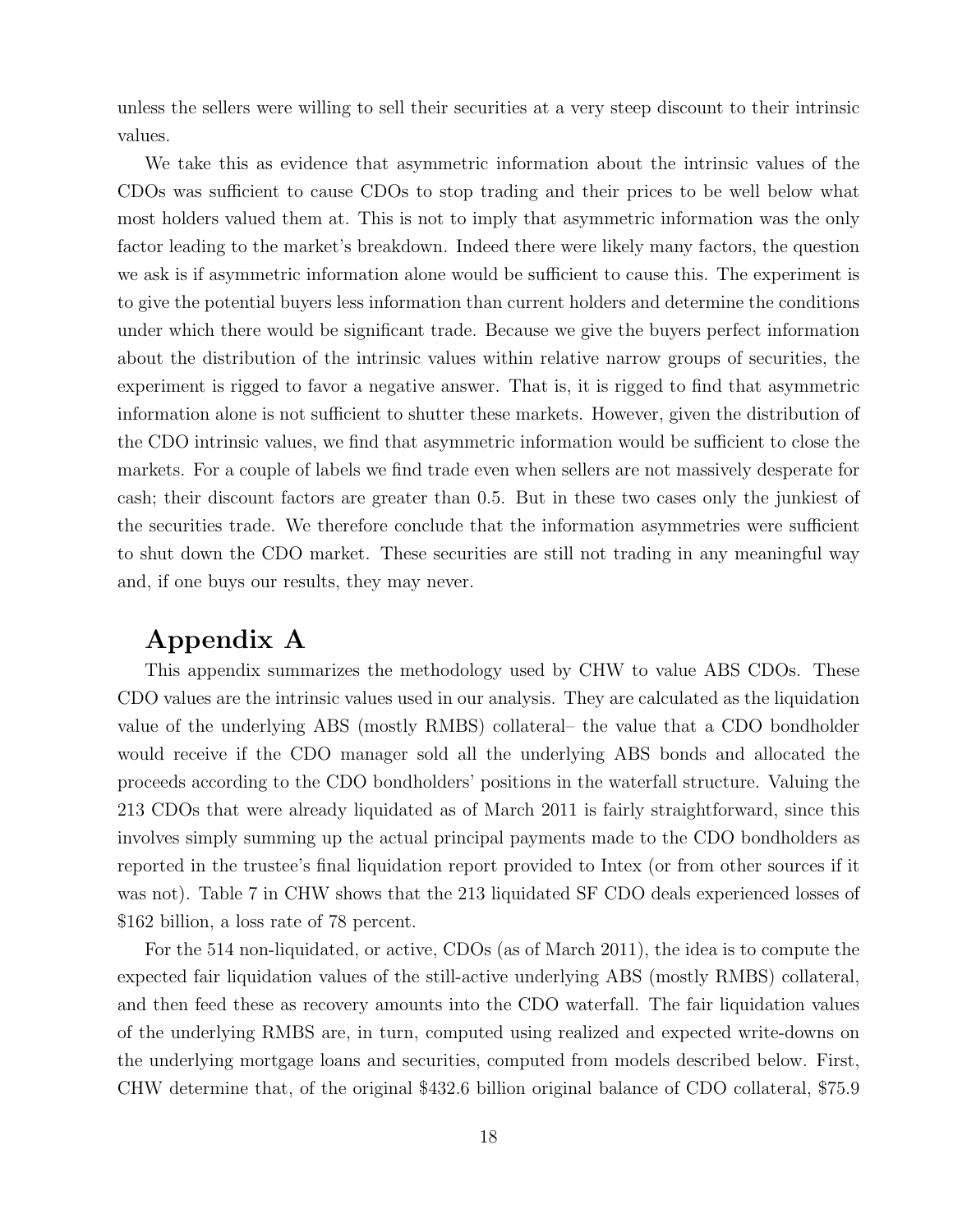billion in principal had already been paid back to the CDO bondholders, while \$134.4 billion had already been written down as losses as of March 2011. This leaves \$222.3 billion in ABS collateral backing the 514 still active CDOs.

The next step is to determine the fair liquidation value of this remaining \$222.3 billion of CDO collateral by estimating expected losses, and then feeding these recovery values into the CDO waterfall to determine how much each ABS CDO bond recovers, and ultimately loses. Table 8 in CHW describes the methodologies used for valuing the 23,147 unique securities underlying these active CDOs. Roughly two-thirds are RMBS, which are backed by subprime, Alt-A and prime mortgages. These RMBS were valued using the proprietary prepayment, default, and loss models of Andrew Davidson & Company, a leading market modeling vendor, which is seamlessly integrated with the Intex cash flow engine for valuation and loss estimation.[13](#page-1-0) Each ABS collateral asset (or loan) contributes its fair value liquidation proceeds to the ABS deal, with the aggregate recovery amounts allocated in the Intex software to the various tranches of the ABS CDO deals according to the CDO waterfall.<sup>[14](#page-1-0)</sup> All told, CHW estimated \$123 billion in expected write-downs stemming from these ABS bonds underlying the still active CDOs (on top of the \$134.4 billion that had already been written down).

As of March 2011 the actual write downs of \$162 billion for the 213 liquidated SF CDOs combined with \$134 billion actual and \$123 billion expected write-downs for the 514 still active SF CDOs sum up to a grand write-down total of \$420 billion, 65 percent of the \$641 billion of ABS of CDO issuance (Table 10 in CHW). While different valuation methods can be used to estimate ABS CDO losses, it is noteworthy that as of March 2011, 71 percent of the writedowns had already been realized. Of the remaining 29 percent of estimated write-downs (\$123 billion), most came from still-active BBB- and A-rated subprime and alt-A RMBS securities that were trading at values at or new zero. Based on this, loss estimates will not likely vary much by the valuation method chosen.

## References

- <span id="page-19-0"></span>ADRIAN, T., AND H. S. SHIN (2010): "Liquidity and leverage," Journal of Financial Intermediation, 19(3), 418–437.
- <span id="page-19-1"></span>AKERLOF, G. A. (1970): "The Market for 'Lemons': Quality Uncertainty and the Market Mechanism," The Quarterly Journal of Economics, 84(3), 488–500.

<sup>13</sup>See <http://www.ad-co.com/.> The advantage of using a leading market vendor is that their fair values are good representations of what investors will pay in the market for these RMBS securities.

 $14$ For CDOs that have other CDOs as collateral, CHW first compute the fair liquidation values of the underlying CDOs, and then feed these values together with those of all other assets in the CDO's portfolio into the CDO's waterfall to determine the tranche payoffs.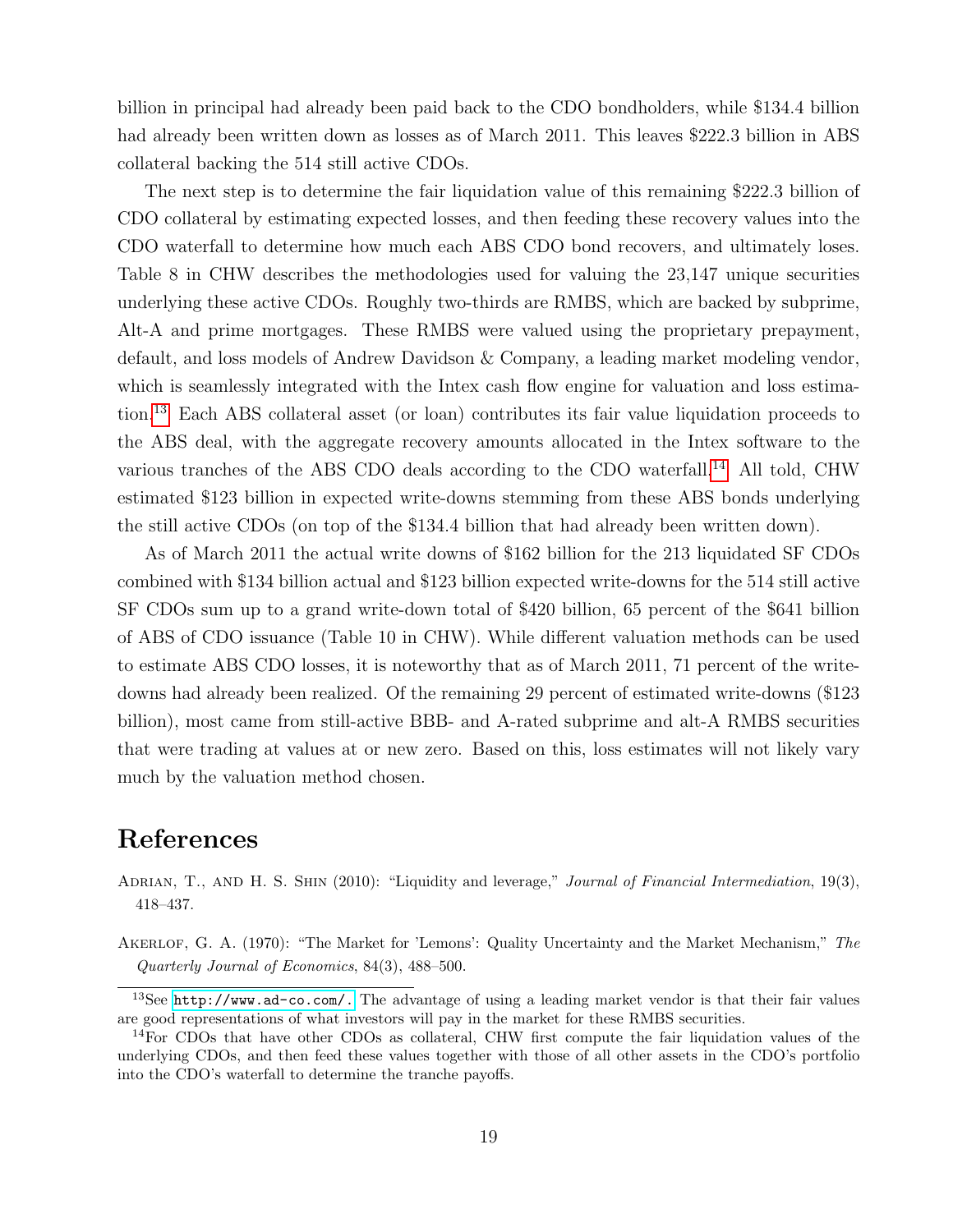- <span id="page-20-1"></span>ALLEN, F., AND E. CARLETTI (2008): "The Role of Liquidity in Financial Crises," Working paper 08-33, Wharton Financial Institutions Center, University of Pennsylvania.
- <span id="page-20-7"></span>ARORA, S., B. BARAK, M. BRUNNERMEIER, AND R. GE (2009): "Computational Complexity and Information Asymmetry in Financial Products," Working paper, Princeton University.
- <span id="page-20-10"></span>Bloomberg (2008): "CDO Market is Almost Frozen, J.P. Morgan, Merrill say," Feb.5, 2008, [http://www.](http://www.bloomberg.com/apps/news?sid=aCk0Qr1f2Eew&pid=newsarchive) [bloomberg.com/apps/news?sid=aCk0Qr1f2Eew&pid=newsarchive](http://www.bloomberg.com/apps/news?sid=aCk0Qr1f2Eew&pid=newsarchive).
- <span id="page-20-2"></span>BOLTON, P., T. SANTOS, AND J. A. SCHEINKMAN (2011): "Outside and Inside Liquidity," The Quarterly Journal of Economics, 126(1), 259–321.
- <span id="page-20-14"></span>BRUNNERMEIER, M. K. (2009): "Deciphering the Liquidity and Credit Crunch 2007-2008," Journal of Economic Perspectives, 23(1), 77–100.
- <span id="page-20-3"></span>Caballero, R. J., and A. Simsek (2009): "Fire Sales in a Model of Complexity," NBER Working Papers 15479, National Bureau of Economic Research, Inc.
- <span id="page-20-4"></span>Calomiris, C. W. (2008): "The Subprime Turmoil: What's Old, What's New, and What's Next," Working paper, Columbia Business School.
- <span id="page-20-9"></span>CORDELL, L., Y. HUANG, AND M. WILLIAMS (2012): "Collateral damage: Sizing and assessing the subprime CDO crisis," Working Papers 11-30, Federal Reserve Bank of Philadelphia.
- <span id="page-20-15"></span>Creditflux Ltd. (2009): "Creditflux tally of credit write-downs as of January 26, 2009," [http://www.](http://www.creditflux.com/Assets/Documents/Creditfluxwritedowns.xls) [creditflux.com/Assets/Documents/Creditfluxwritedowns.xls](http://www.creditflux.com/Assets/Documents/Creditfluxwritedowns.xls).
- <span id="page-20-6"></span>DEMARZO, P., AND D. DUFFIE (1999): "A Liquidity-Based Model of Security Design," *Econometrica*, 67(1), 65–100.
- <span id="page-20-5"></span>DeMarzo, P. M. (2005): "The Pooling and Tranching of Securities: A Model of Informed Intermediation," Review of Financial Studies, 18(1), 1–35.
- <span id="page-20-11"></span>DUFFIE, D., AND N. GARLEANU (2001): "Risk and valuation of collateralized debt obligations," Financial Analysts Journal,  $57(1)$ ,  $41-59$ .
- <span id="page-20-12"></span>Elizalde, A. (2006): "Credit Risk Models IV: Understanding and Pricing CDOs," Working Papers 2006-0608, CEMFI.
- <span id="page-20-8"></span>Financial Crisis Inquiry Commission (2011): "The Financial Crisis Inquiry Report," Public Affairs, New York, <http://www.gpo.gov/fdsys/pkg/GPO-FCIC/pdf/GPO-FCIC.pdf>.
- <span id="page-20-13"></span>Goodman, L. S., S. Li, D. J. Lucas, T. A. Zimmerman, and F. J. Fabozzi (2008): Subprime Mortgage Credit Derivatives. John Wiley & Sons, Inc.
- <span id="page-20-0"></span>GORTON, G. (2009): "Information, Liquidity, and the (Ongoing) Panic of 2007," American Economic Review, 99(2), 567–72.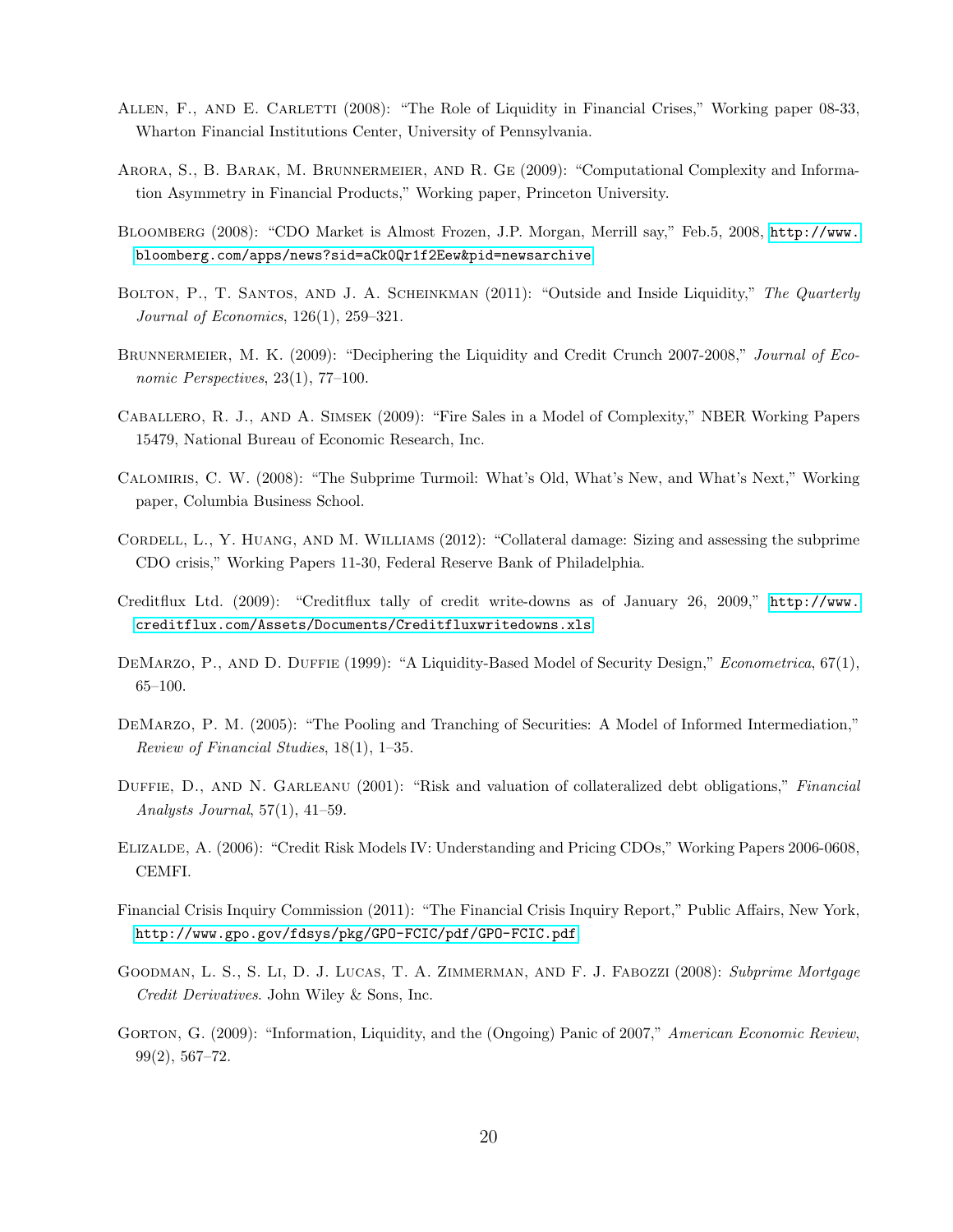- <span id="page-21-1"></span>GORTON, G., AND A. METRICK (2012): "Securitized banking and the run on repo," Journal of Financial Economics, 104(3), 425–451.
- <span id="page-21-7"></span>HEITFIELD, E. (2010): "Lessons from the Crisis in Mortgage-Backed Structured Securities: Where Did Credit Ratings Go Wrong?," in Rethinking Risk Measurement and Reporting, ed. by K. Blöcker, vol. 1. Risk Books, London.
- <span id="page-21-2"></span>IOSCO (2009): "Transparency of Structured Finance Products," Consultation report, International Organization of Securities Commissions.
- <span id="page-21-0"></span>KRISHNAMURTHY, A. (2010): "How Debt Markets Have Malfunctioned in the Crisis," Journal of Economic Perspectives, 24(1), 3–28.
- <span id="page-21-3"></span>LUCAS, D. J., L. S. GOODMAN, AND F. J. FABOZZI (2006): Collateralized Debt Obligations, Structures and Analysis. John Wiley & Sons, Inc., second edn.
- <span id="page-21-9"></span>Moody's Investor Service (2000): "Moody's Approach to Rating Multisector CDOs," September 15, 2000; [http://fcic-static.law.stanford.edu/cdn\\_media/fcic-docs/2000-09-15Moody'](http://fcic-static.law.stanford.edu/cdn_media/fcic-docs/2000-09-15 Moody) [sApproachtoRatingMultisectorCDOs\(Moody'sSpecialReport\).pdf](http://fcic-static.law.stanford.edu/cdn_media/fcic-docs/2000-09-15 Moody).
- <span id="page-21-4"></span>Moody's Investor Service (2007): "Moody's downgrades subprime first-lien RMBS," Jul 10, 2007.
- <span id="page-21-8"></span>New York Times (2007): "BNP Paribas suspends funds because of subprime problems," August 9, 2007, <http://www.nytimes.com/2007/08/09/business/worldbusiness/09iht-09bnp.7054054.html>.
- <span id="page-21-5"></span>Standard & Poor's (2007a): "612 U.S. Subprime RMBS Classes Put on Negative Watch; Methodology Revisions Announced," Ratings Announcement: July 10, 2007.
- <span id="page-21-6"></span>Standard & Poor's (2007b): "Transcript from Standard & Poor's Structured Finance Call on July 10, 2007.," [http://avenue-s.us/resources/StandardandPoor'sStructuredFinance.pdf](http://avenue-s.us/resources/Standard and Poor).
- <span id="page-21-12"></span>Tavakoli, J. M. (2003): Collateralized Debt Obligations and Structured Finance, New Developments in Cash & Synthetic Securitization. John Wiley & Sons, Inc.
- <span id="page-21-11"></span>U.S. Department of Justice (2013): "United States of America, Plaintiff, v. McGraw-Hill Companies, Inc. and Standard & Poor's Financial Services LLC, Defendants. Case number CV13-00779.," [http://www.justice.](http://www.justice.gov/iso/opa/resources/849201325104924250796.PDF) [gov/iso/opa/resources/849201325104924250796.PDF](http://www.justice.gov/iso/opa/resources/849201325104924250796.PDF).
- <span id="page-21-10"></span>U.S. Department of the Treasury (2009): "Public-Private Investment Program," March 23, 2009 White Paper.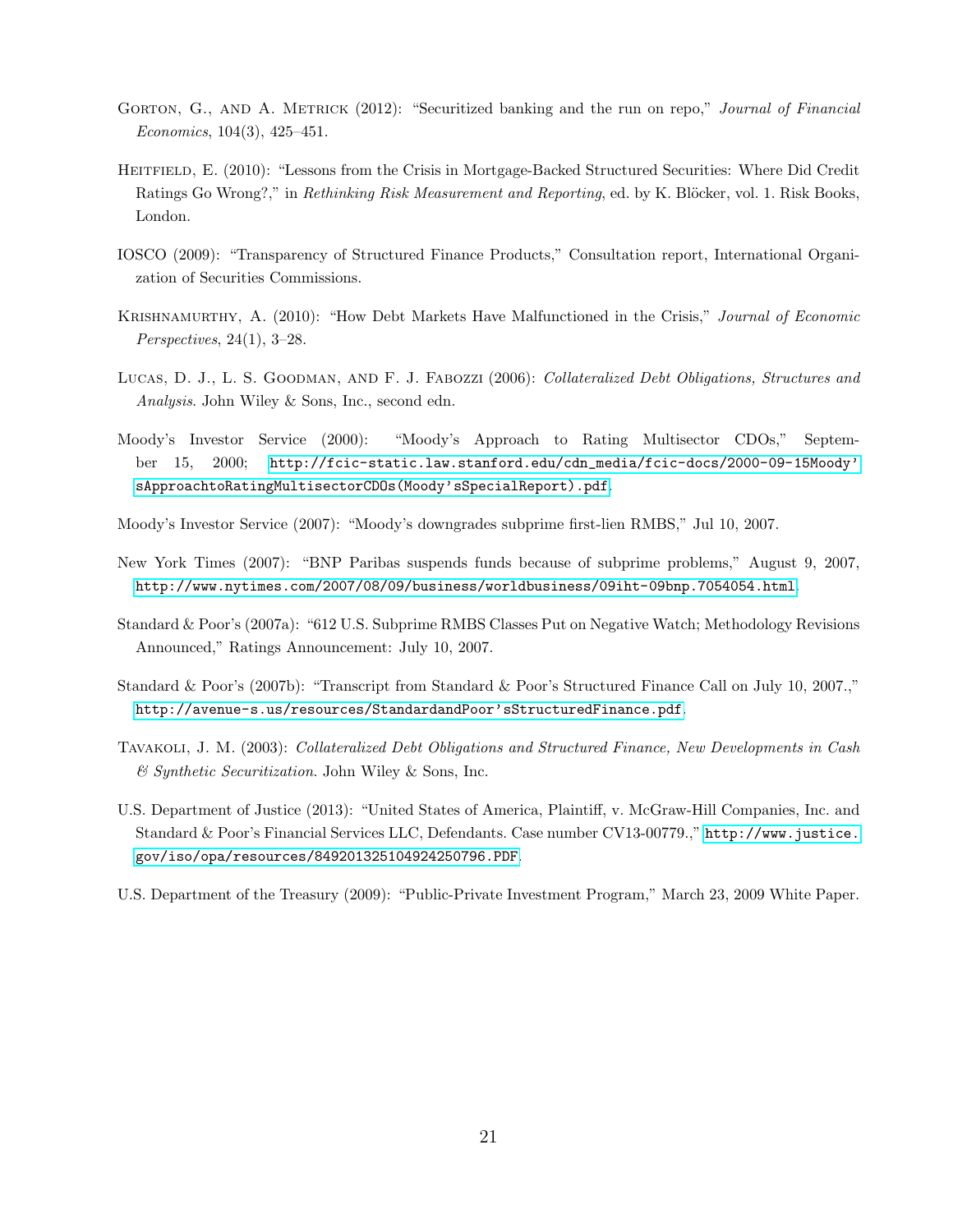# Tables

<span id="page-22-0"></span>

|                            |            |        |             |           | Total   |
|----------------------------|------------|--------|-------------|-----------|---------|
|                            | <b>ABS</b> | Corp.  |             | Other or  | Write-  |
| Firm Type                  | CDOs       | Credit | <b>RMBS</b> | Undefined | downs   |
| Insurers/asset managers    | 61,074     | 6,320  | 10,386      | 3,8347    | 116,126 |
| North American banks       | 84,319     | 23,702 | 42,272      | 59,011    | 209,305 |
| European banks             | 63,464     | 18,579 | 26,423      | 62,634    | 171,100 |
| Asia/emerging market banks | 9,358      | 4,724  | 5,728       | 3,743     | 23,553  |
| <b>Totals</b>              | 218,216    | 53,324 | 84,810      | 163,735   | 520,084 |
| Share of total writedowns  | $42\%$     | $10\%$ | $16\%$      | 32\%      | $100\%$ |

Table 1: Crisis-Related ABS CDO writedowns through January 26, 2009 (in millions of dollars). Source: [Creditflux Ltd.](#page-20-15) [\(2009\)](#page-20-15). Based on publicly disclosed company information compiled by Creditflux Ltd. According to Creditflux, ABS CDO writedowns were no longer reported separately after February 2008. By this time, most firms had substantially written down their holdings.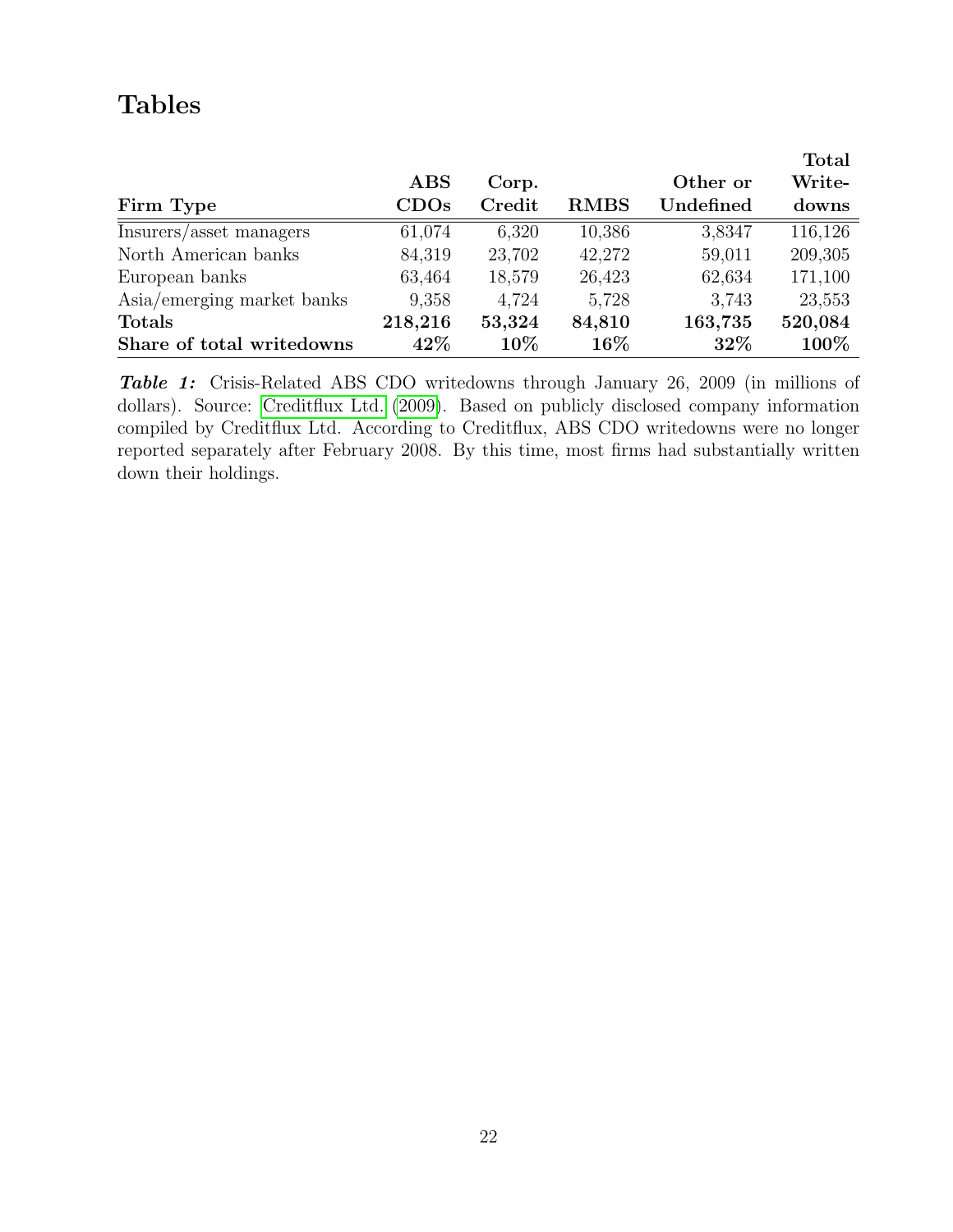<span id="page-23-0"></span>

|                                  | Subprime        | <b>ABS</b>      |
|----------------------------------|-----------------|-----------------|
|                                  | <b>RMBS</b>     | <b>CDO</b>      |
| <b>CDO</b> Dealers               | <b>Issuance</b> | <b>Issuance</b> |
| Merrill Lynch                    | 76,747          | 91,767          |
| Citigroup                        | 54,032          | 70,552          |
| UBS Warburg                      | 20,024          | 65,409          |
| Goldman, Sachs & Co.             | 52,727          | 59,103          |
| Credit Suisse First Boston       | 99,081          | 38,209          |
| Deutsche Bank Securities         | 59,635          | 37,362          |
| Wachovia Securities              | 12,528          | 25,033          |
| RBS Greenwich Capital            | 31,643          | 23,869          |
| Calyon Securities                | $\theta$        | 22,825          |
| Banc of America Securities       | 28,524          | 22,617          |
| Barclays Capital                 | 33,812          | 21,424          |
| Lehman Brothers                  | 170,342         | 19,116          |
| Bear Stearns                     | 61,698          | 19,111          |
| Morgan Stanley                   | 121,289         | 14,237          |
| <b>WestLB</b> Securities         | $\theta$        | 12,125          |
| $SG$ Corporate $\&$ Inv. Banking | 4,796           | 11,609          |
| Dresdner Kleinwort Wasserstein   | $\theta$        | 9,875           |
| JP Morgan                        | 53,628          | 7,584           |
| <b>Totals</b>                    | 880,507         | 571,826         |

Table 2: CDO Dealers' Issuance of Subprime RMBS and ABS CDOs (in millions of dollars). Source: Intex Solutions, Inc.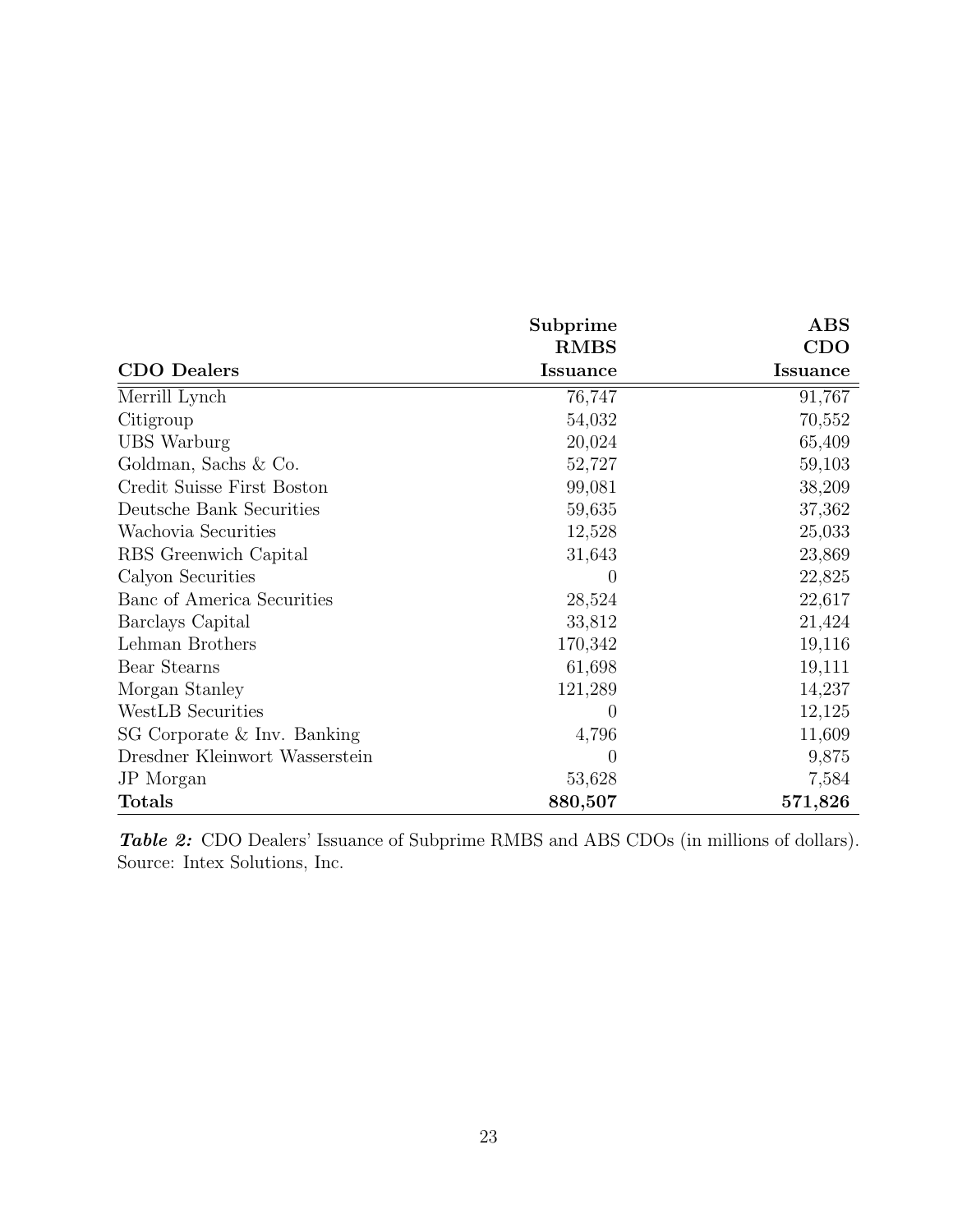<span id="page-24-0"></span>

| <b>CDO</b> Dealers     | <b>Originators</b>                                                                                   | <b>Servicers</b>                           | <b>RMBS</b> Shelves                                                                        | Level of<br><b>Integration</b> |
|------------------------|------------------------------------------------------------------------------------------------------|--------------------------------------------|--------------------------------------------------------------------------------------------|--------------------------------|
| Merrill                | First Franklin (2006),<br><b>Ownit</b> (2005)                                                        | Wilshire Credit, First<br>Franklin (2006)  | SURF, MLHEL,<br>MLMI, MLFF, MLFF<br>in 2007                                                | Full                           |
| Citigroup              | CitiFinancial (2000),<br>Argent (2007)                                                               | CitiMortgage, AMC Mtge.<br>Services (2007) | Citigroup Mtge. Trust,<br>Salomon Brother<br>Mtge., Citifinancial<br>Mtge., Citicorp Res.  | Full                           |
| <b>UBS</b>             | $-$                                                                                                  | $-$                                        | <b>MASTR</b>                                                                               | Partial                        |
| Goldman Sachs          | Southern Pacific (1999),<br>Senderra Funding (2007)                                                  | Litton Servicing (2007)                    | GSABS, GSAMP                                                                               | Partial                        |
| Credit Suisse          | DLJ Mtge. (2000)                                                                                     | SPS (2004)                                 | ABSHE, HEAT,<br>HEMT, CSFB Mtge                                                            | Full                           |
| Deutsche Bank          | Chapel Funding (2006),<br>MortgageIT (2006)                                                          | Chapel Funding (2006)                      | <b>ACE</b>                                                                                 | Full                           |
| Wachovia               |                                                                                                      |                                            | Wachovia Asset<br>Securitization                                                           | Partial                        |
| <b>RBS</b>             | $-$                                                                                                  | --                                         | <b>SVHE</b>                                                                                | Partial                        |
| Calyon                 |                                                                                                      |                                            | --                                                                                         | None                           |
| <b>Bank of America</b> | Countrywide (2008)                                                                                   | Countrywide (2008)                         | <b>BAFC</b>                                                                                | Partial                        |
| <b>Barclays</b>        | Equifirst (2007)                                                                                     | HomeEq(2006)                               | SABR, EquiFirst Loan<br>Sec. Trust                                                         | <b>Full</b>                    |
| Lehman Brothers        | BNC (2003), Aurora<br>(2003), Finance America<br>(2004), SIB Mtge. (2004),<br>Preferred Mtge. (2004) | Aurora (2003)                              | SAIL, ARC, SASCO,<br>SASC, BNC Mtge.<br>Loan Trust, Finance<br>America Mtge. Loan<br>Trust | Full                           |
| <b>Bear Stearns</b>    | Encore Credit (2007)                                                                                 | <b>EMC</b>                                 | BSABS, EMC Mtge.<br>Loan Trust, Encore<br>Credit                                           | Full                           |
| Morgan Stanley         | Saxon (2006),<br>CityMortgage(2006)                                                                  | Saxon                                      | MSAB, MSHE,<br>MSDW, MS Mtge.<br>Loan Trust                                                | Full                           |
| WestLB                 | --                                                                                                   | $-$                                        | $\overline{a}$                                                                             | None                           |
| <b>SG</b> Corporate    |                                                                                                      | $-$                                        | SG Mtge. Securities<br>Trust                                                               | Partial                        |
| Dresdner               | $-$                                                                                                  | --                                         | --                                                                                         | None                           |
| JP Morgan              | Chase Home Finance,<br>WAMu (2008)                                                                   | Chase Home Finance,<br>WaMu (2008)         | JPM Mtge. Acquisition<br>Trust, CFLAT, CFAB                                                | Full                           |

Table 3: CDO Dealer Vertical Integration of Subprime Securitization. Notes: The table shows the acquisition of subprime originators and servicers (along with dates where available), and lists names of RMBS issuance shelves run by each dealer. Sources: Intex for issuance volume, numerous industry sources for other data.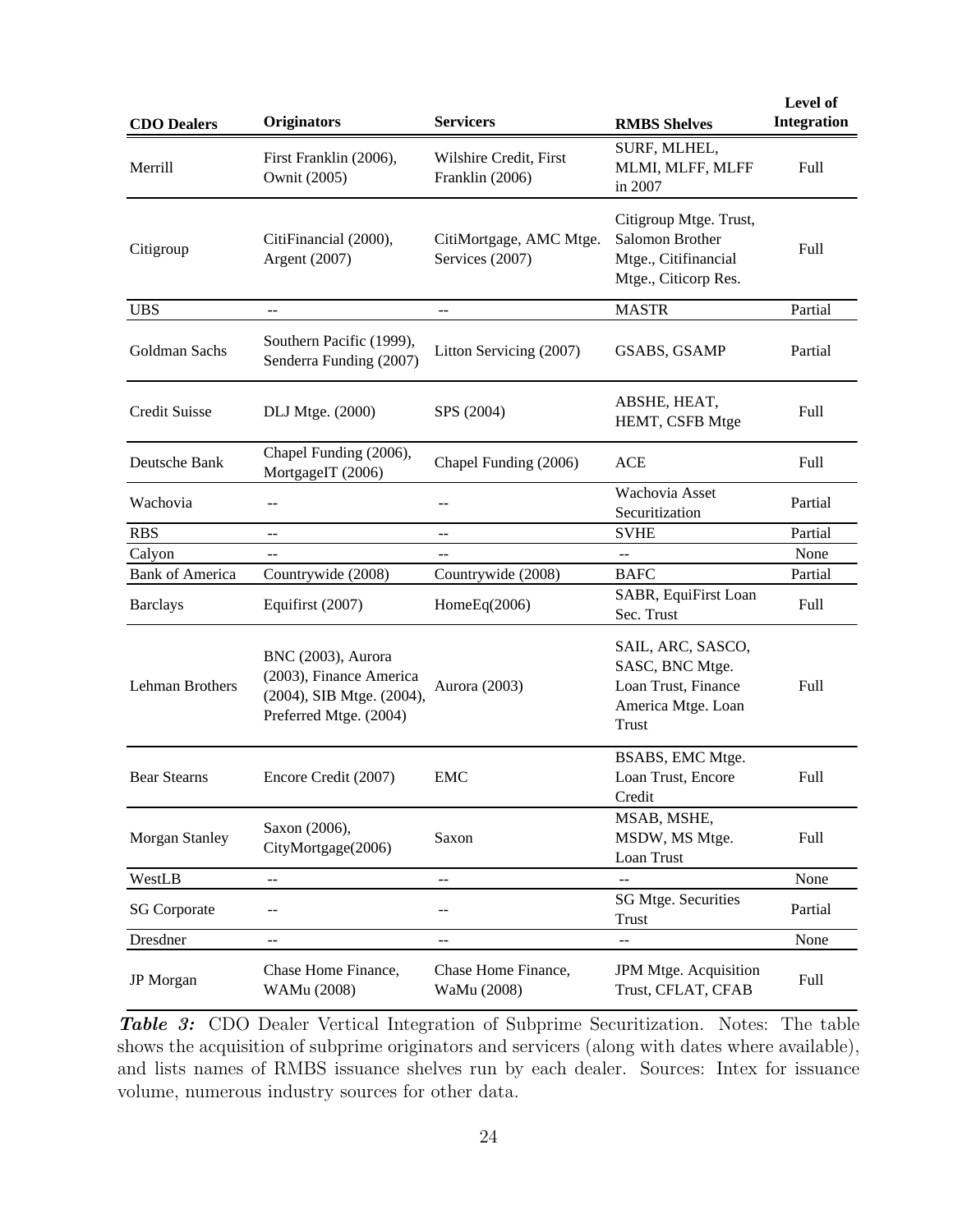<span id="page-25-0"></span>

| CDO category                | $\mathbf N$ | Mean           | Median         | Max      | Min              | Std.Dev. |
|-----------------------------|-------------|----------------|----------------|----------|------------------|----------|
| HG, Sr-AAA, early vintage   | $56\,$      | 66.3           | 67.8           | 100      | $\overline{0}$   | 25       |
| HG, Jr-AAA, early vintage   | 67          | 28.9           | 0.8            | 100      | $\theta$         | 38.4     |
| HG, AA/A, early vintage     | 79          | 4.5            | $\overline{0}$ | 100      | $\overline{0}$   | 15.2     |
| HG, BBB, early vintage      | 44          | 8.3            | 0.4            | 58.6     | 0                | 14       |
| HG, BB/B, early vintage     | 9           | $\overline{0}$ | $\overline{0}$ | $\theta$ | $\overline{0}$   | $\Omega$ |
| HG, NR, early vintage       | 41          | 2.4            | $\overline{0}$ | 98.6     | $\boldsymbol{0}$ | 15.4     |
| HG, Sr-AAA, late vintage    | 236         | 34.5           | 33.8           | 100      | $\overline{0}$   | 26.2     |
| HG, Jr-AAA, late vintage    | 349         | 8.6            | $\overline{0}$ | 100      | $\theta$         | $20.6\,$ |
| HG, AA/A, late vintage      | 412         | 1.7            | $\overline{0}$ | 100      | $\overline{0}$   | 9.2      |
| HG, BBB, late vintage       | 178         | 1.8            | $\overline{0}$ | 100      | $\theta$         | 10.7     |
| HG, BB/B, late vintage      | 61          | 1.2            | $\overline{0}$ | 15.7     | 0                | 3.2      |
| HG, NR, late vintage        | 185         | $\mathbf{1}$   | $\overline{0}$ | 100      | $\overline{0}$   | 8.7      |
| Mez, Sr-AAA, early vintage  | 126         | 84.5           | 88.4           | 100      | 42.1             | 16.3     |
| Mez, Jr-AAA, early vintage  | 184         | 55.2           | 68.2           | 100      | $\overline{0}$   | 42.8     |
| Mez, $AA/A$ , early vintage | 254         | 18.4           | $\overline{0}$ | 100      | $\overline{0}$   | 34.6     |
| Mez, BBB, early vintage     | 208         | 13.8           | $\overline{0}$ | 100      | $\boldsymbol{0}$ | 25.8     |
| Mez, BB/B, early vintage    | 49          | 1.9            | $\overline{0}$ | 66.2     | $\overline{0}$   | 9.8      |
| Mez, NR, early vintage      | 142         | 2.2            | $\overline{0}$ | 100      | $\boldsymbol{0}$ | 14       |
| Mez, Sr-AAA, late vintage   | 316         | 32.4           | 19.1           | 100      | $\overline{0}$   | 34.1     |
| Mez, Jr-AAA, late vintage   | 409         | 7.7            | $\overline{0}$ | 100      | $\overline{0}$   | 21.4     |
| Mez, $AA/A$ , late vintage  | 642         | 3.2            | $\overline{0}$ | 100      | $\theta$         | 14.7     |
| Mez, BBB, late vintage      | 398         | 4.1            | $0.2\,$        | 100      | $\theta$         | 12.8     |
| Mez, $BB/B$ , late vintage  | 133         | 4.4            | $\overline{0}$ | 100      | 0                | 12.2     |
| Mez, NR, late vintage       | 287         | 1.5            | $\overline{0}$ | 100      | $\overline{0}$   | 11.8     |

Table 4: Summary statistics for distribution of intrinsic values by CDO type and vintage.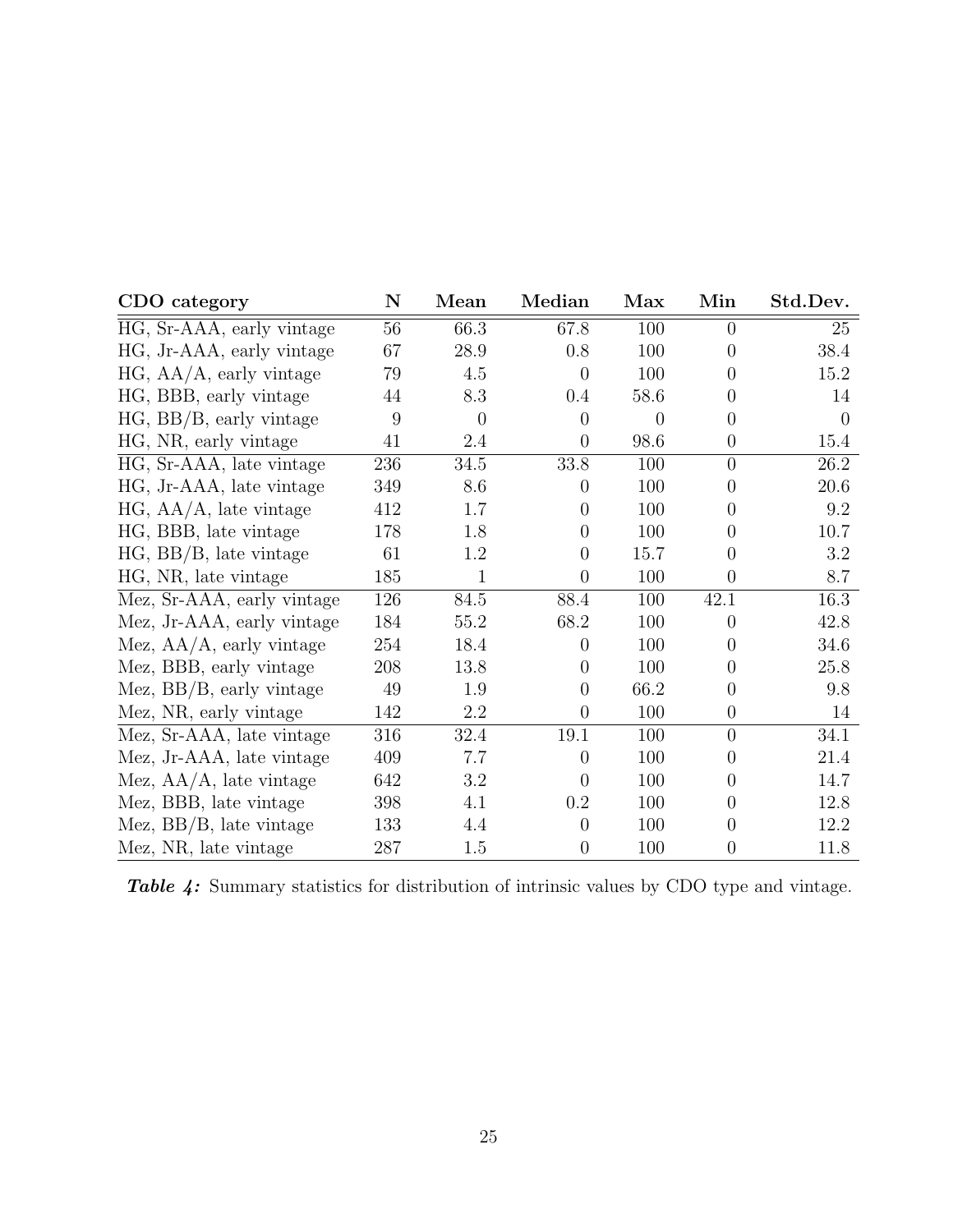<span id="page-26-0"></span>

|                             |                |           |                | $#$ of Secs    |                      |
|-----------------------------|----------------|-----------|----------------|----------------|----------------------|
|                             |                |           | $#$ of Secs    | with $T > 0$   |                      |
| CDO Category                | $x_s^{\max}$   | $T^{max}$ | with $T>0$     | Traded         | $p^*/AT[\mathbf{A}]$ |
| HG, Sr-AAA, early vintage   | 0.64           | 71        | 55             | 31             | 0.68                 |
| HG, Jr-AAA, early vintage   | $0.25\,$       | 100       | 33             | 33             | 0.90                 |
| HG, AA/A, early vintage     | 0.10           | $22\,$    | 15             | 13             | 0.51                 |
| HG, BBB, early vintage      | $0.22\,$       | 15        | 21             | 15             | 0.42                 |
| HG, BB/B, early vintage     | $\overline{0}$ | $\theta$  | $\overline{0}$ | $\overline{0}$ | n.a.                 |
| HG, NR, early vintage       | 0.02           | 99        | $\mathbf 1$    | $\mathbf{1}$   | $0.90\,$             |
| HG, Sr-AAA, late vintage    | 0.42           | $59\,$    | 206            | 175            | 0.71                 |
| HG, Jr-AAA, late vintage    | $0.08\,$       | 68        | 107            | 99             | 0.70                 |
| HG, AA/A, late vintage      | 0.03           | 41        | 57             | 54             | 0.71                 |
| HG, BBB, late vintage       | $0.01\,$       | 100       | 26             | 26             | $0.90\,$             |
| HG, BB/B, late vintage      | $0.10\,$       | 11        | $\overline{9}$ | 8              | 0.92                 |
| HG, NR, late vintage        | 0.01           | 100       | 3              | $\mathfrak{Z}$ | $0.90\,$             |
| Mez, Sr-AAA, early vintage  | 0.87           | 48        | 126            | $\overline{4}$ | 0.49                 |
| Mez, Jr-AAA, early vintage  | $0.50\,$       | 100       | 137            | 137            | $0.90\,$             |
| Mez, $AA/A$ , early vintage | 0.16           | 100       | 82             | 82             | 0.90                 |
| Mez, BBB, early vintage     | $0.15\,$       | 31        | 98             | $72\,$         | 0.35                 |
| Mez, $BB/B$ , early vintage | $0.02\,$       | 67        | $\overline{5}$ | $\overline{5}$ | 0.90                 |
| Mez, NR, early vintage      | $0.02\,$       | 100       | 6              | 6              | $0.90\,$             |
| Mez, Sr-AAA, late vintage   | 0.29           | 100       | 251            | $251\,$        | 0.90                 |
| Mez, Jr-AAA, late vintage   | $0.07\,$       | 100       | 115            | 115            | 0.90                 |
| Mez, $AA/A$ , late vintage  | 0.03           | 100       | 106            | 106            | 0.90                 |
| Mez, BBB, late vintage      | 0.06           | 36        | 167            | 161            | 0.63                 |
| Mez, BB/B, late vintage     | 0.06           | 56        | 48             | 47             | 0.80                 |
| Mez, NR, late vintage       | 0.01           | 100       | 7              | 7              | 0.90                 |

**Table 5:** Trading under asymmetric information with  $x_b = 0.9$ .  $x_s^{max}$  is the maximum value of  $x_s$  for which meaningful trades occur.  $T^{max}$  is the maximal value of T that sellers will offer when given the opportunity to sell securities at the equilibrium price  $p^*$ .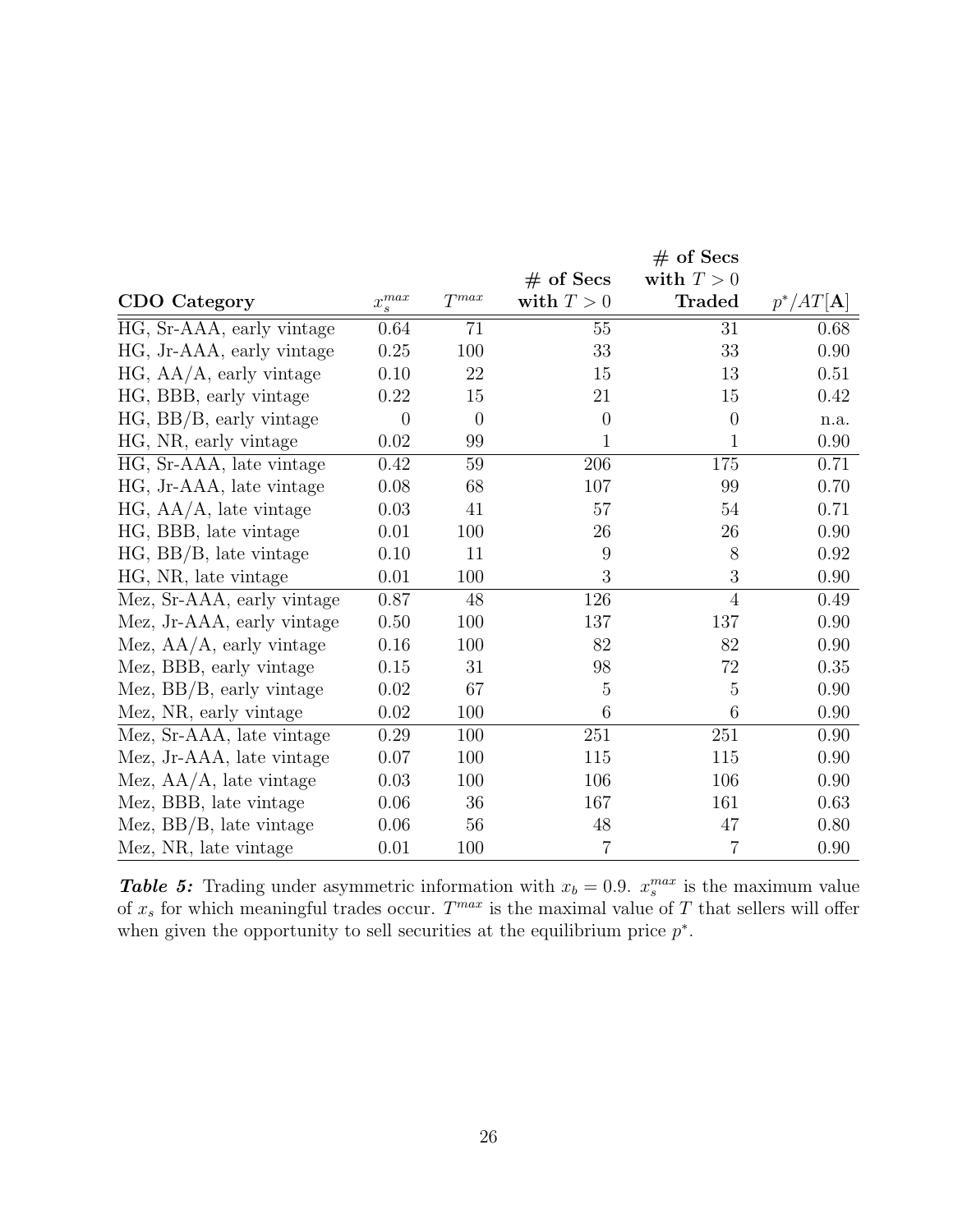## Figures

<span id="page-27-0"></span>

**Figure 1:** Trading when securities are uniformly distributed between  $L = 60$  and  $U = 130$ . Left panel: Seller's discount  $(x)$  is set to 0.8, and only some securities will trade. Right panel: Second round of trading.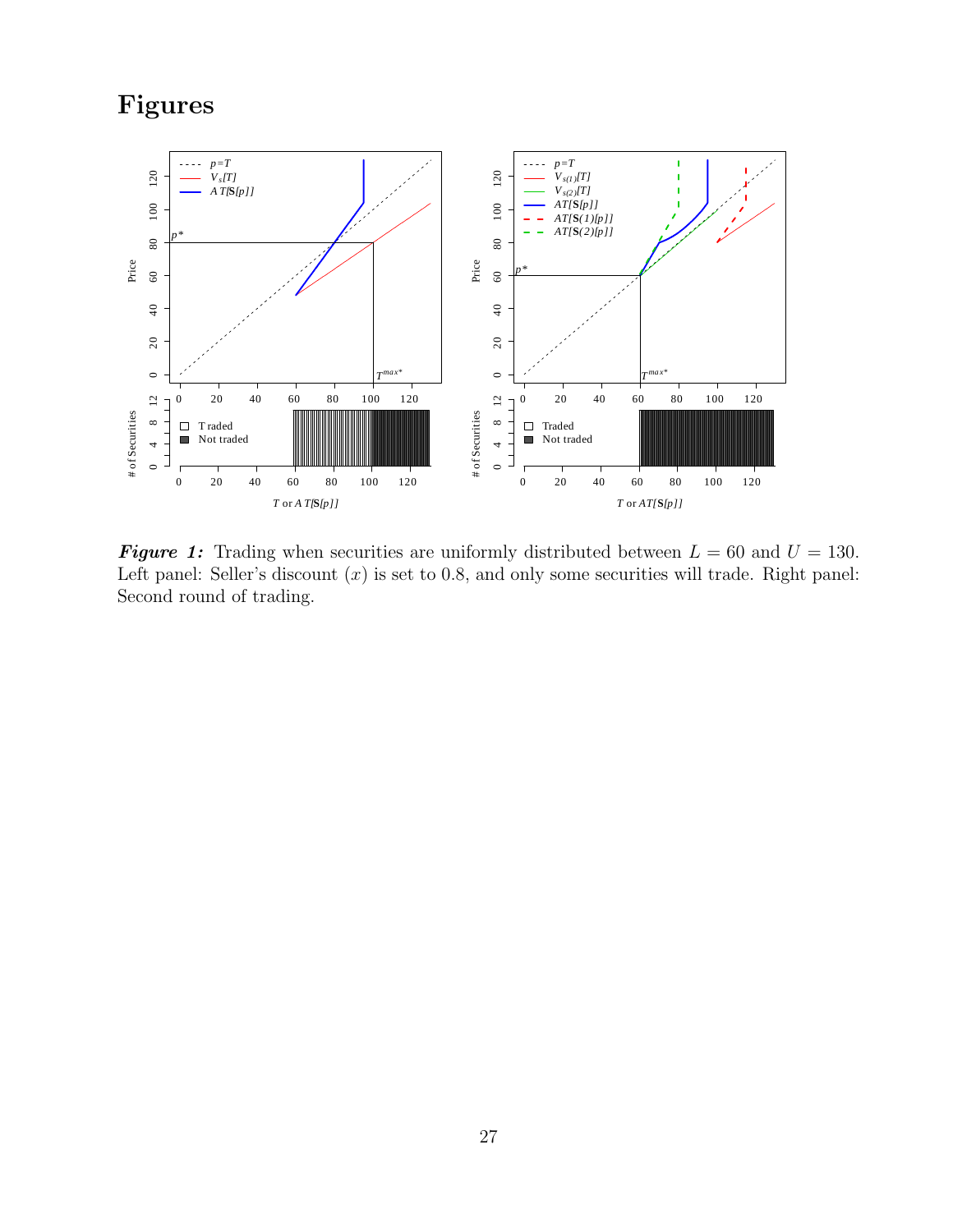<span id="page-28-1"></span>

**Figure 2:** Trading when securities are uniformly distributed between  $L = 0$  and  $U = 130$ . Left panel: Seller's discount (x) is set to 0.8, and only securities with  $T = 0$  will trade. Right panel:  $x = 0.4$  and all securities trade.

<span id="page-28-0"></span>

Figure 3: Left panel: A significant mass of payoffs close to zero can preclude all trade. Right panel: Multiple equilibria.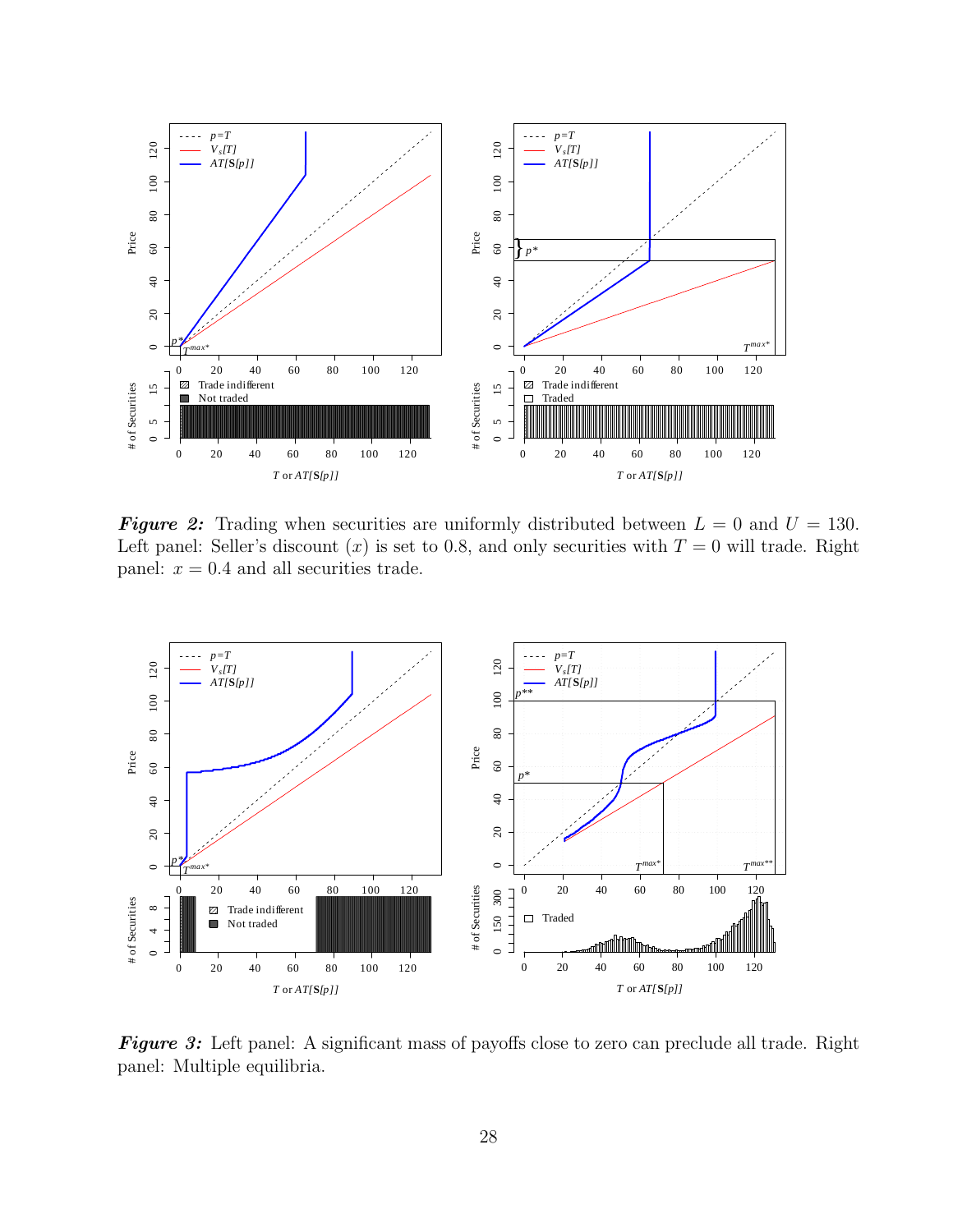<span id="page-29-0"></span>

**Figure 4:** Cumulative defaults on subprime loans. Source: Federal Reserve Board calcula- $\mathbf{A}$ tions using CoreLogic data.

<span id="page-29-1"></span>

Figure 5: Issuance of publicly traded SF ABS CDOs. Source: [Cordell, Huang, and Williams](#page-20-9) [\(2012\)](#page-20-9).